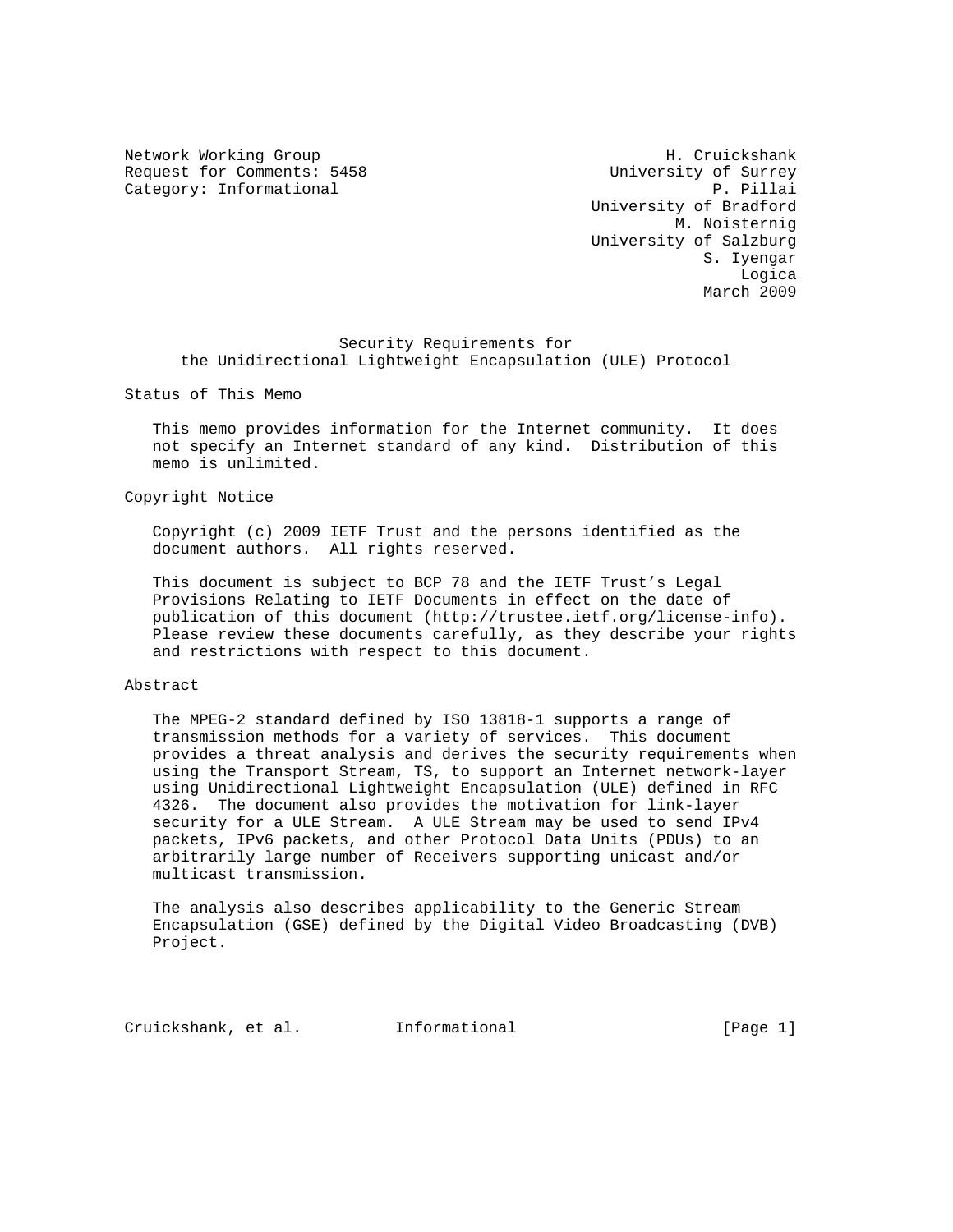# Table of Contents

| $\mathbf{1}$                                                    |
|-----------------------------------------------------------------|
| 2.                                                              |
|                                                                 |
|                                                                 |
|                                                                 |
|                                                                 |
| 4. Security Requirements for IP over MPEG-2 TS 11               |
| 5. Design Recommendations for ULE Security Extension Header  14 |
| 6. Compatibility with Generic Stream Encapsulation 15           |
| $7_{\circ}$                                                     |
| 8.                                                              |
|                                                                 |
|                                                                 |
|                                                                 |
|                                                                 |
|                                                                 |
|                                                                 |
|                                                                 |
|                                                                 |
| Appendix B. Motivation for ULE Link-Layer Security 23           |
|                                                                 |
| B.2. Link Security below the Encapsulation Layer 24             |
| B.3. Link Security as a Part of the Encapsulation Layer 25      |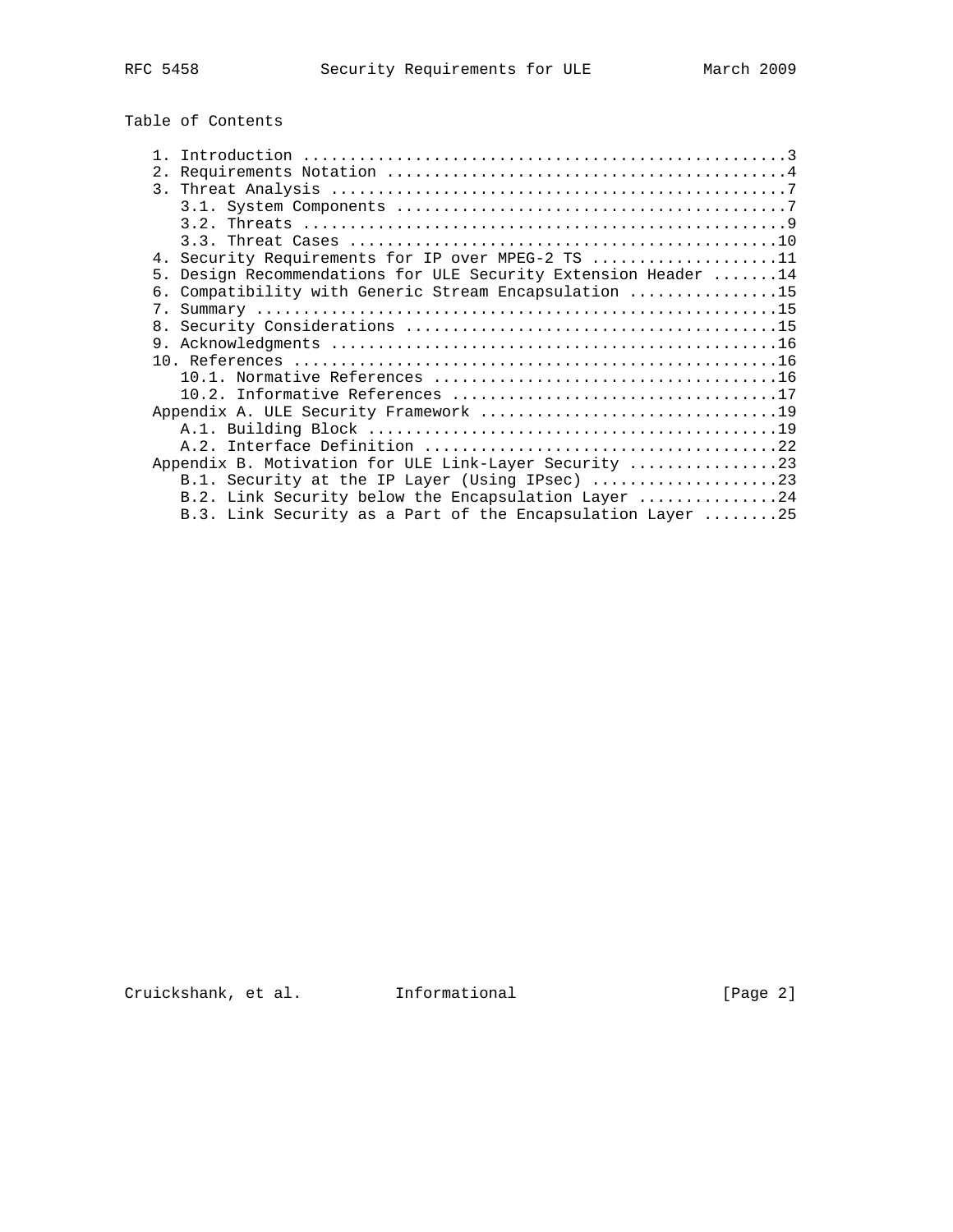## 1. Introduction

 The MPEG-2 Transport Stream (TS) has been widely accepted not only for providing digital TV services, but also as a subnetwork technology for building IP networks. RFC 4326 [RFC4326] describes the Unidirectional Lightweight Encapsulation (ULE) mechanism for the transport of IPv4 and IPv6 Datagrams and other network protocol packets directly over the ISO MPEG-2 Transport Stream as TS Private Data. ULE specifies a base encapsulation format and supports an Extension Header format that allows it to carry additional header information to assist in network/Receiver processing. The encapsulation satisfies the design and architectural requirement for a lightweight encapsulation defined in RFC 4259 [RFC4259].

 Section 3.1 of RFC 4259 presents several topological scenarios for MPEG-2 Transmission Networks. A summary of these scenarios is presented below:

- A. Broadcast TV and Radio Delivery. This is not within the scope of this document.
- B. Broadcast Networks used as an ISP. This resembles scenario A, but includes IP services to access the public Internet.
- C. Unidirectional Star IP Scenario. This provides a data network delivering a common bit stream to typically medium-sized groups of Receivers.
- D. Datacast Overlay. This employs MPEG-2 physical and link layers to provide additional connectivity such as unidirectional multicast to supplement an existing IP-based Internet service.
- E. Point-to-Point Links. This connectivity may be provided using a pair of transmit and receive interfaces.
- F. Two-Way IP Networks.

 RFC 4259 states that ULE must be robust to errors and security threats. Security must also consider both unidirectional (A, B, C, and D) as well as bidirectional (E and F) links for the scenarios mentioned above.

 An initial analysis of the security requirements in MPEG-2 transmission networks is presented in the "Security Considerations" section of RFC 4259. For example, when such networks are not using a wireline network, the normal security issues relating to the use of wireless links for transport of Internet traffic should be considered [RFC3819].

Cruickshank, et al. 1nformational 1999 [Page 3]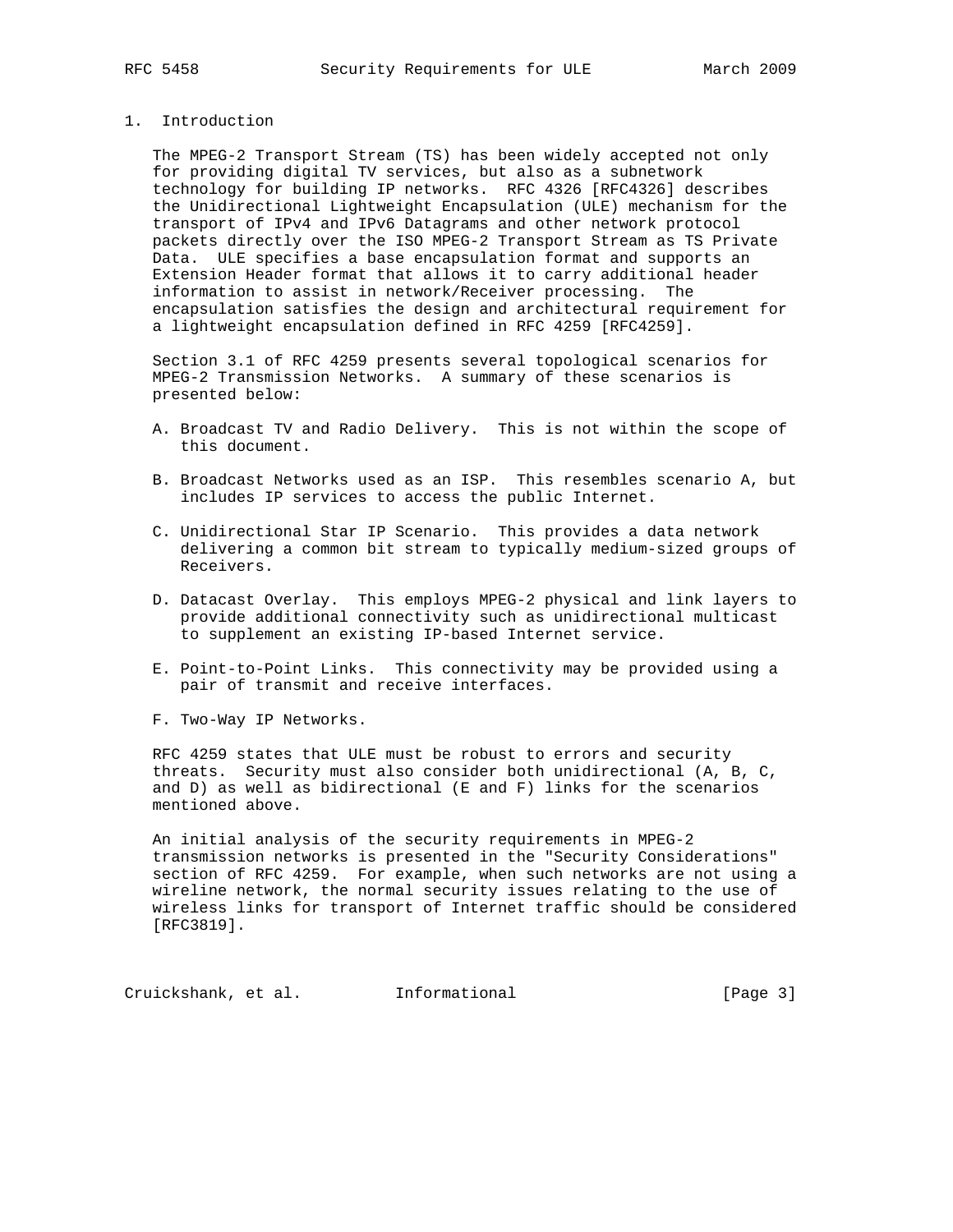The security considerations of RFC 4259 recommend that any new encapsulation defined by the IETF should allow Transport Stream encryption and should also support optional link-layer authentication of the Subnetwork Data Unit (SNDU) payload. In ULE [RFC4326], it is suggested that this may be provided in a flexible way using Extension Headers. This requires the definition of a mandatory Extension Header, but has the advantage that it decouples specification of the security functions from the encapsulation functions.

 This document extends the above analysis and derives in detail the security requirements for ULE in MPEG-2 transmission networks.

 A security framework for deployment of secure ULE networks describing the different building blocks and the interface definitions is presented in Appendix A.

2. Requirements Notation

 The key words "MUST", "MUST NOT", "REQUIRED", "SHALL", "SHALL NOT", "SHOULD", "SHOULD NOT", "RECOMMENDED", "MAY", and "OPTIONAL" in this document are to be interpreted as described in RFC 2119 [RFC2119].

Other terms used in this document are defined below:

 ATSC: Advanced Television Systems Committee. A framework and a set of associated standards for the transmission of video, audio, and data using the ISO MPEG-2 Standard.

 DVB: Digital Video Broadcast. A framework and set of associated standards published by the European Telecommunications Standards Institute (ETSI) for the transmission of video, audio, and data using the ISO MPEG-2 Standard [ISO-MPEG2].

 Encapsulator: A network device that receives Protocol Data Units (PDUs) and formats these into Payload Units (known here as SNDUs) for output as a stream of TS Packets.

 GCKS: Group Controller and Key Server. A server that authenticates and provides the policy and keying material to members of a secure group.

 LLC: Logical Link Control [ISO-8802], [IEEE-802]. A link-layer protocol defined by the IEEE 802 standard, which follows the Ethernet Medium Access Control Header.

MAC: Message Authentication Code.

Cruickshank, et al. Informational [Page 4]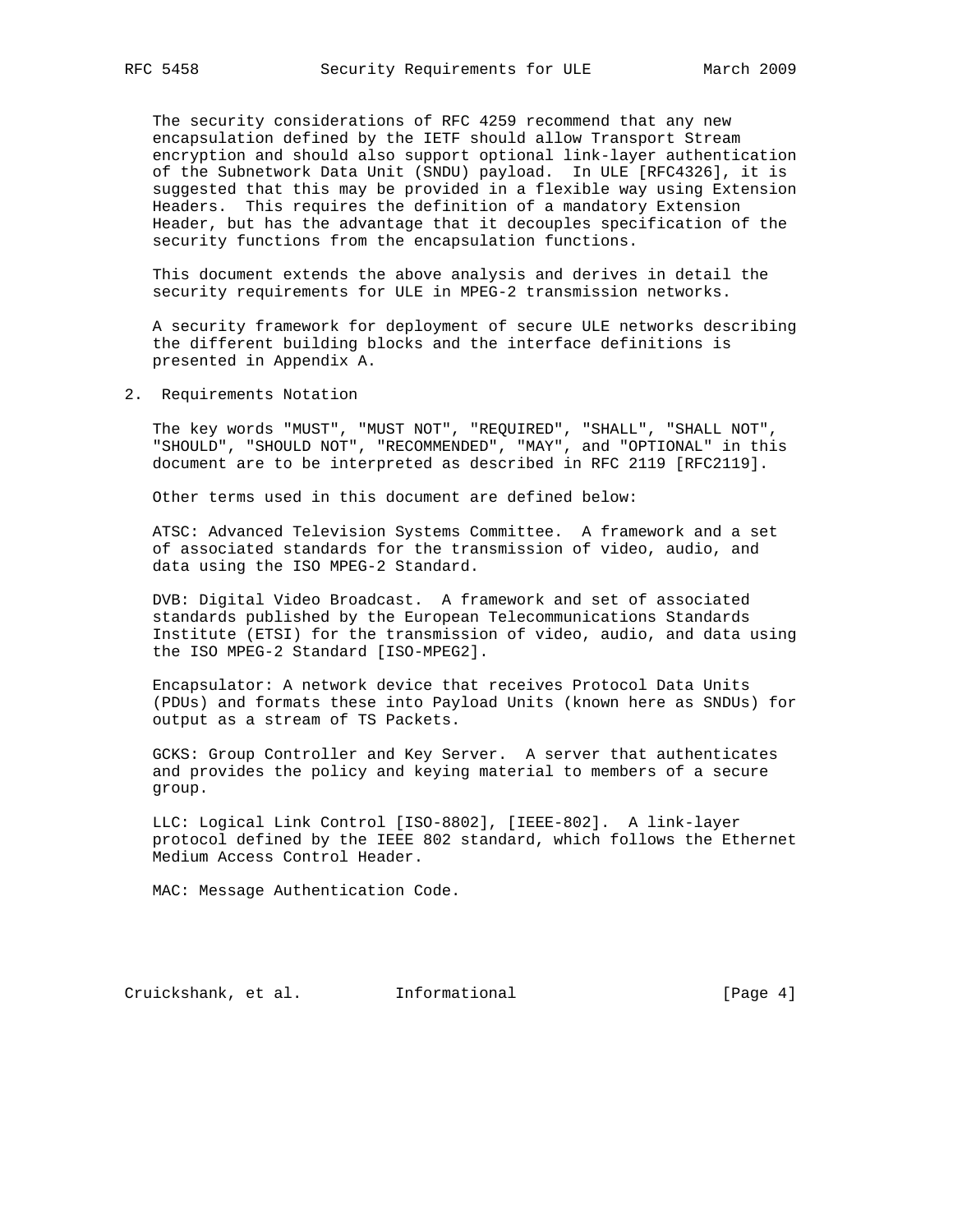MPE: Multiprotocol Encapsulation [ETSI-DAT]. A scheme that encapsulates PDUs, forming a Digital Storage Media Command and Control (DSM-CC) Table Section. Each Section is sent in a series of TS Packets using a single TS Logical Channel.

 MPEG-2: A set of standards specified by the Motion Picture Experts Group (MPEG) and standardised by the International Standards Organisation (ISO/IEC 13818-1) [ISO-MPEG2], and ITU-T (in H.222 [ITU-H222]).

 NPA: Network Point of Attachment. In this document, refers to a 6-byte destination address (resembling an IEEE Medium Access Control address) within the MPEG-2 transmission network that is used to identify individual Receivers or groups of Receivers.

 PDU: Protocol Data Unit. Examples of a PDU include Ethernet frames, IPv4 or IPv6 Datagrams, and other network packets.

 PID: Packet Identifier [ISO-MPEG2]. A 13-bit field carried in the header of TS Packets. This is used to identify the TS Logical Channel to which a TS Packet belongs [ISO-MPEG2]. The TS Packets forming the parts of a Table Section, Packetised Elementary Stream (PES), or other Payload Unit must all carry the same PID value. The all-zeros PID 0x0000 as well as other PID values are reserved for specific PSI/SI Tables [ISO-MPEG2]. The all-ones PID value 0x1FFF indicates a Null TS Packet introduced to maintain a constant bit rate of a TS Multiplex. There is no required relationship between the PID values used for TS Logical Channels transmitted using different TS Multiplexes.

 Receiver: Equipment that processes the signal from a TS Multiplex and performs filtering and forwarding of encapsulated PDUs to the network-layer service (or bridging module when operating at the link layer).

 SI Table: Service Information Table [ISO-MPEG2]. In this document, this term describes a table that is defined by another standards body to convey information about the services carried in a TS Multiplex. A Table may consist of one or more Table Sections; however, all sections of a particular SI Table must be carried over a single TS Logical Channel [ISO-MPEG2].

 SNDU: SubNetwork Data Unit. An encapsulated PDU sent as an MPEG-2 Payload Unit.

 TS: Transport Stream [ISO-MPEG2]. A method of transmission at the MPEG-2 layer using TS Packets; it represents Layer 2 of the ISO/OSI reference model. See also TS Logical Channel and TS Multiplex.

Cruickshank, et al. 1nformational 1999 [Page 5]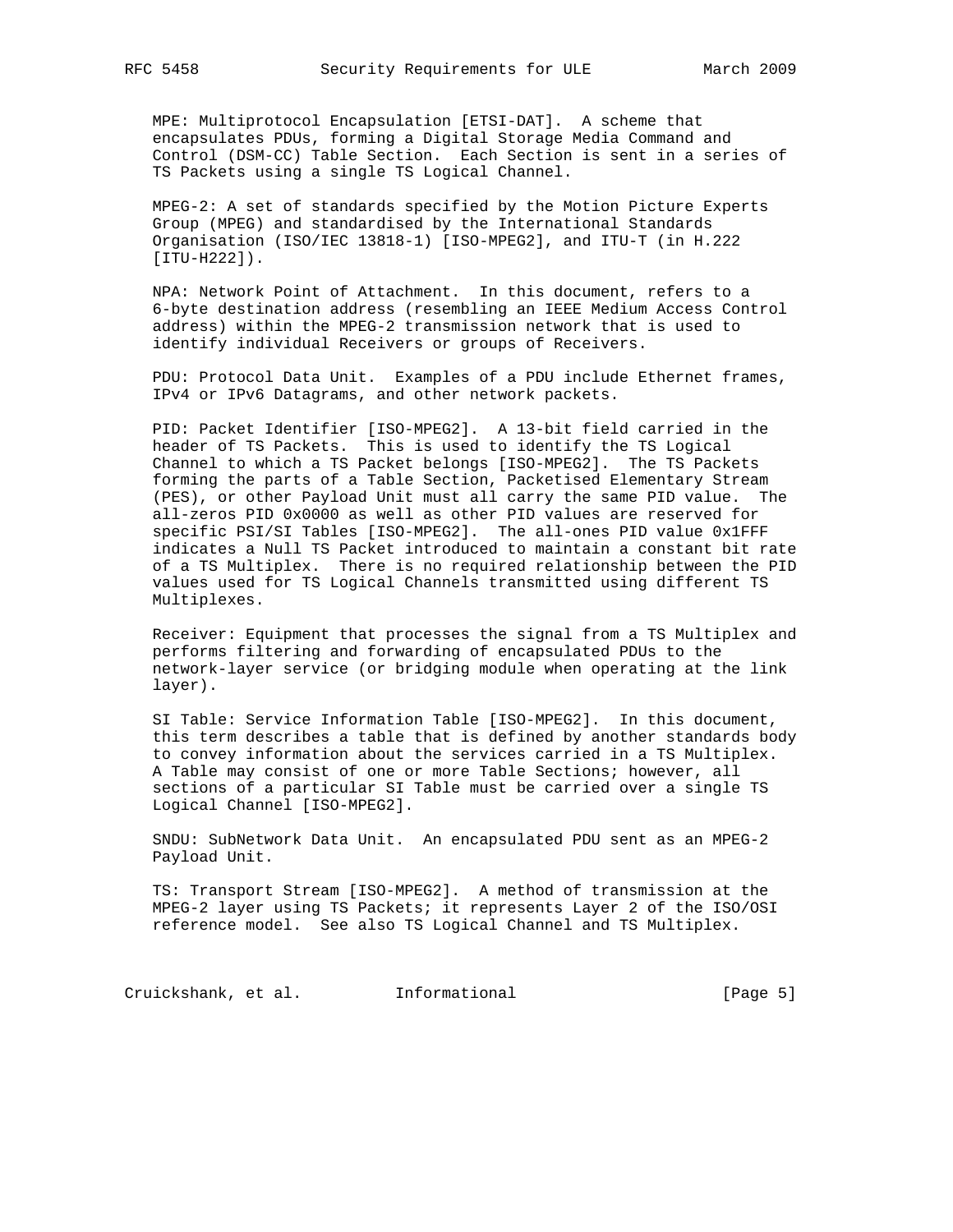TS Multiplex: In this document, this term defines a set of MPEG-2 TS Logical Channels sent over a single lower-layer connection. This may be a common physical link (i.e., a transmission at a specified symbol rate, Forward Error Correction (FEC) setting, and transmission frequency) or an encapsulation provided by another protocol layer (e.g., Ethernet, or RTP over IP). The same TS Logical Channel may be repeated over more than one TS Multiplex (possibly associated with a different PID value) [RFC4259]; for example, to redistribute the same multicast content to two terrestrial TV transmission cells.

 TS Packet: A fixed-length 188-byte unit of data sent over a TS Multiplex [ISO-MPEG2]. Each TS Packet carries a 4-byte header, plus optional overhead including an Adaptation Field, encryption details, and time stamp information to synchronise a set of related TS Logical Channels.

 ULE Stream: An MPEG-2 TS Logical Channel that carries only ULE encapsulated PDUs. ULE Streams may be identified by definition of a stream\_type in SI/PSI [ISO-MPEG2].

Cruickshank, et al. Informational [Page 6]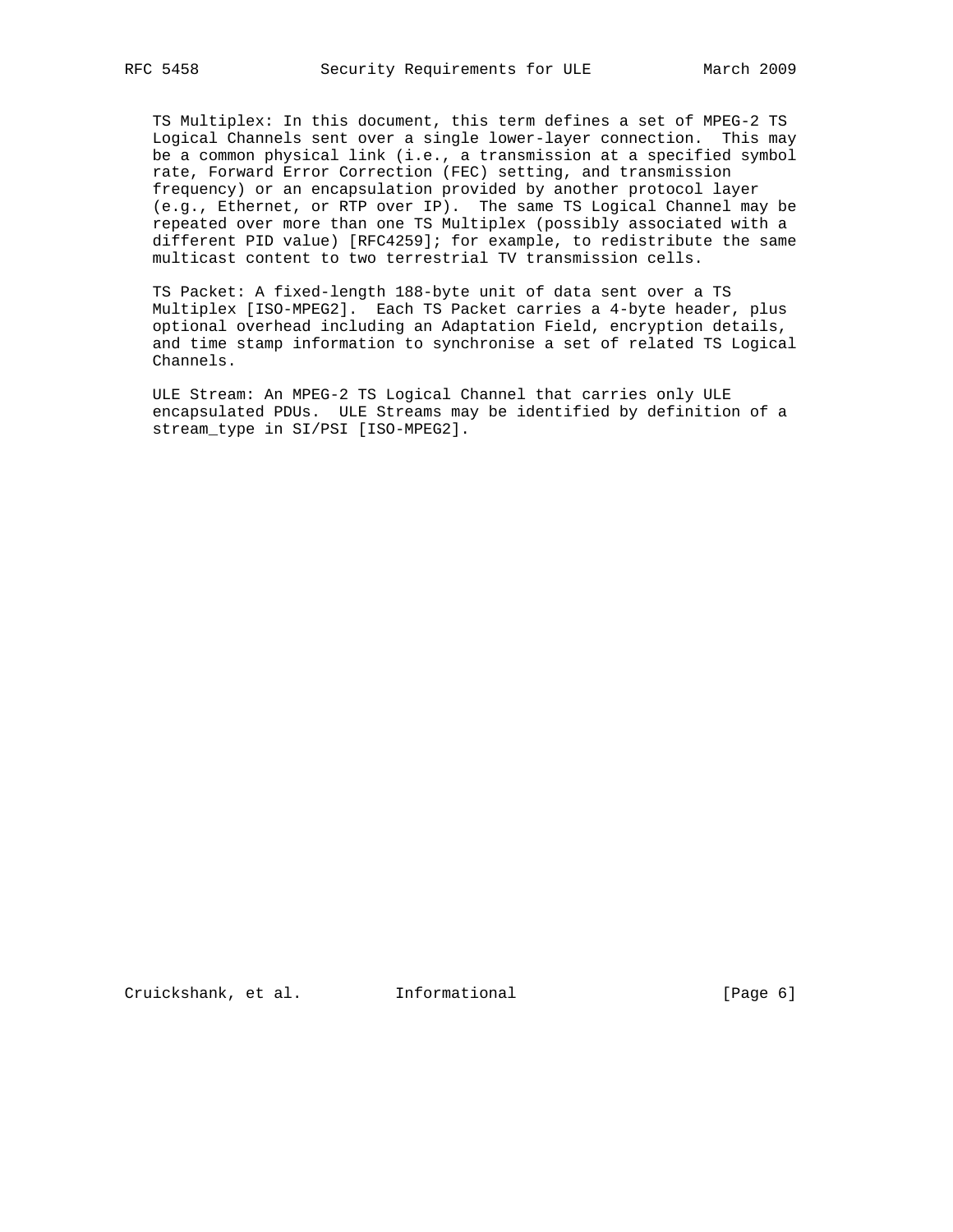## 3. Threat Analysis

3.1. System Components



 Figure 1: An example configuration for a unidirectional service for IP transport over MPEG-2 (adapted from [RFC4259])

 As shown in Figure 1 above (from Section 3.3 of [RFC4259]), there are several entities within the MPEG-2 transmission network architecture. These include:

o ULE Encapsulation Gateways (the ULE Encapsulator)

- o SI-Table signalling generator (input to the multiplexer)
- o Receivers (the endpoints for ULE Streams)
- o TS multiplexers (including re-multiplexers)

Cruickshank, et al. Informational [Page 7]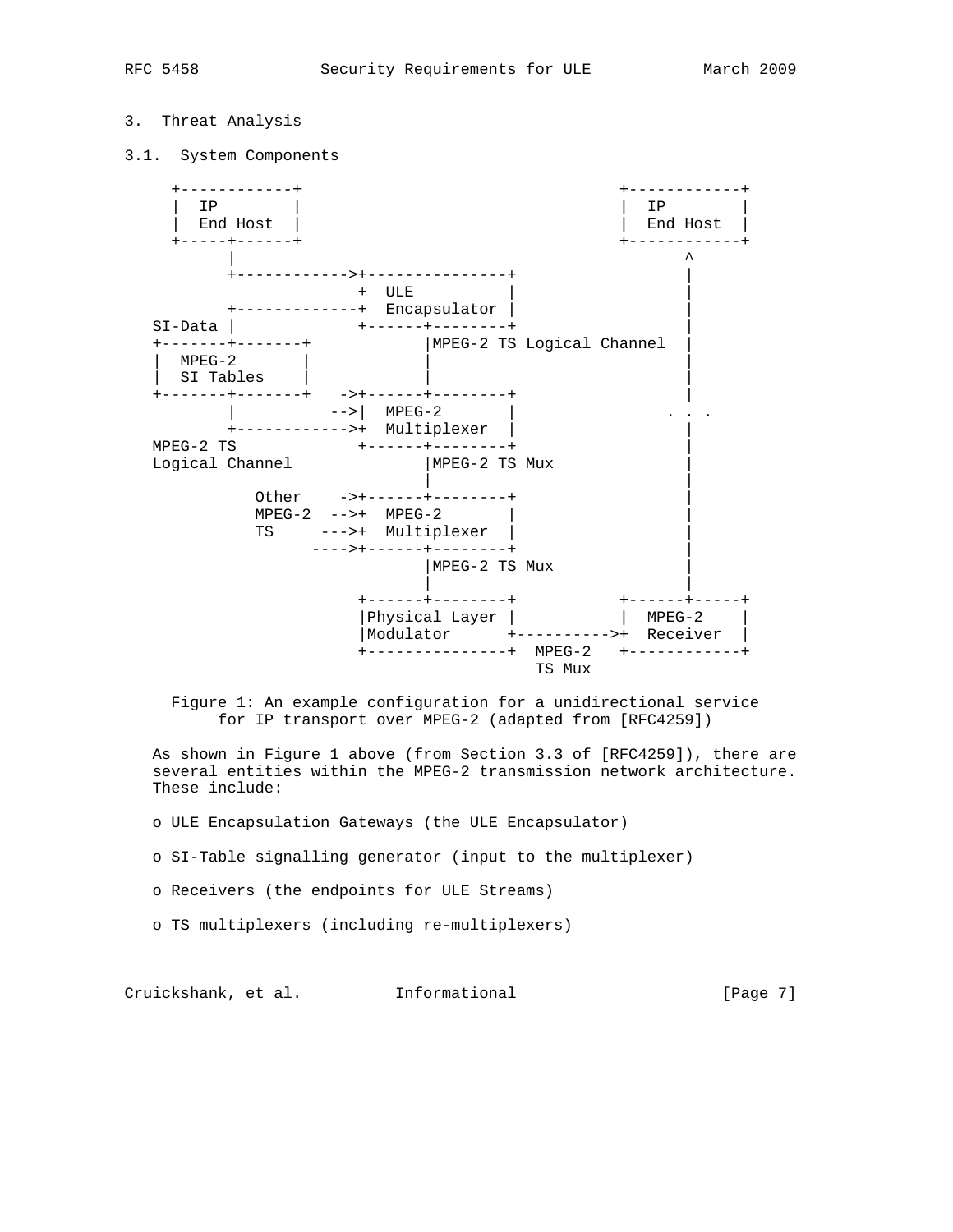#### o Modulators

 The TS Packets are carried to the Receiver over a physical layer that usually includes Forward Error Correction (FEC) coding that interleaves the bytes of several consecutive, but unrelated, TS Packets. FEC-coding and synchronisation processing makes injection of single TS Packets very difficult. Replacement of a sequence of packets is also difficult, but possible (see Section 3.2).

 A Receiver in an MPEG-2 TS transmission network needs to identify a TS Logical Channel (or MPEG-2 Elementary Stream) to reassemble the fragments of PDUs sent by an L2 source [RFC4259]. In an MPEG-2 TS, this association is made via the Packet Identifier, PID [ISO-MPEG2]. At the sender, each source associates a locally unique set of PID values with each stream it originates. However, there is no required relationship between the PID value used at the sender and that received at the Receiver. Network devices may re-number the PID values associated with one or more TS Logical Channels (e.g., ULE Streams) to prevent clashes at a multiplexer between input streams with the same PID carried on different input multiplexes (updating entries in the PMT [ISO-MPEG2], and other SI tables that reference the PID value). A device may also modify and/or insert new SI data into the control plane (also sent as TS Packets identified by their PID value). However, there is only one valid source of data for each MPEG-2 Elementary Stream, bound to a PID value. (This observation could simplify the requirement for authentication of the source of a ULE Stream.)

 In an MPEG-2 network, a set of signalling messages [RFC4947] may need to be broadcast (e.g., by an Encapsulation Gateway or other device) to form the L2 control plane. Examples of signalling messages include the Program Association Table (PAT), Program Map Table (PMT), and Network Information Table (NIT). In existing MPEG-2 transmission networks, these messages are broadcast in the clear (no encryption or integrity checks). The integrity as well as authenticity of these messages is important for correct working of the ULE network, i.e., supporting its security objectives in the area of availability, in addition to confidentiality and integrity. One method recently proposed [RFC5163] encapsulates these messages using ULE. In such cases all the security requirements of this document apply in securing these signalling messages.

 ULE Stream security only concerns the security between the ULE Encapsulation Gateway (ULE Encapsulator) and the Receiver. In many deployment scenarios the user of a ULE Stream has to secure communications beyond the link since other network links are utilised in addition to the ULE link. Therefore, if authentication of the endpoints, i.e., the IP Sources, is required, or users are concerned

Cruickshank, et al. 1nformational 1999 [Page 8]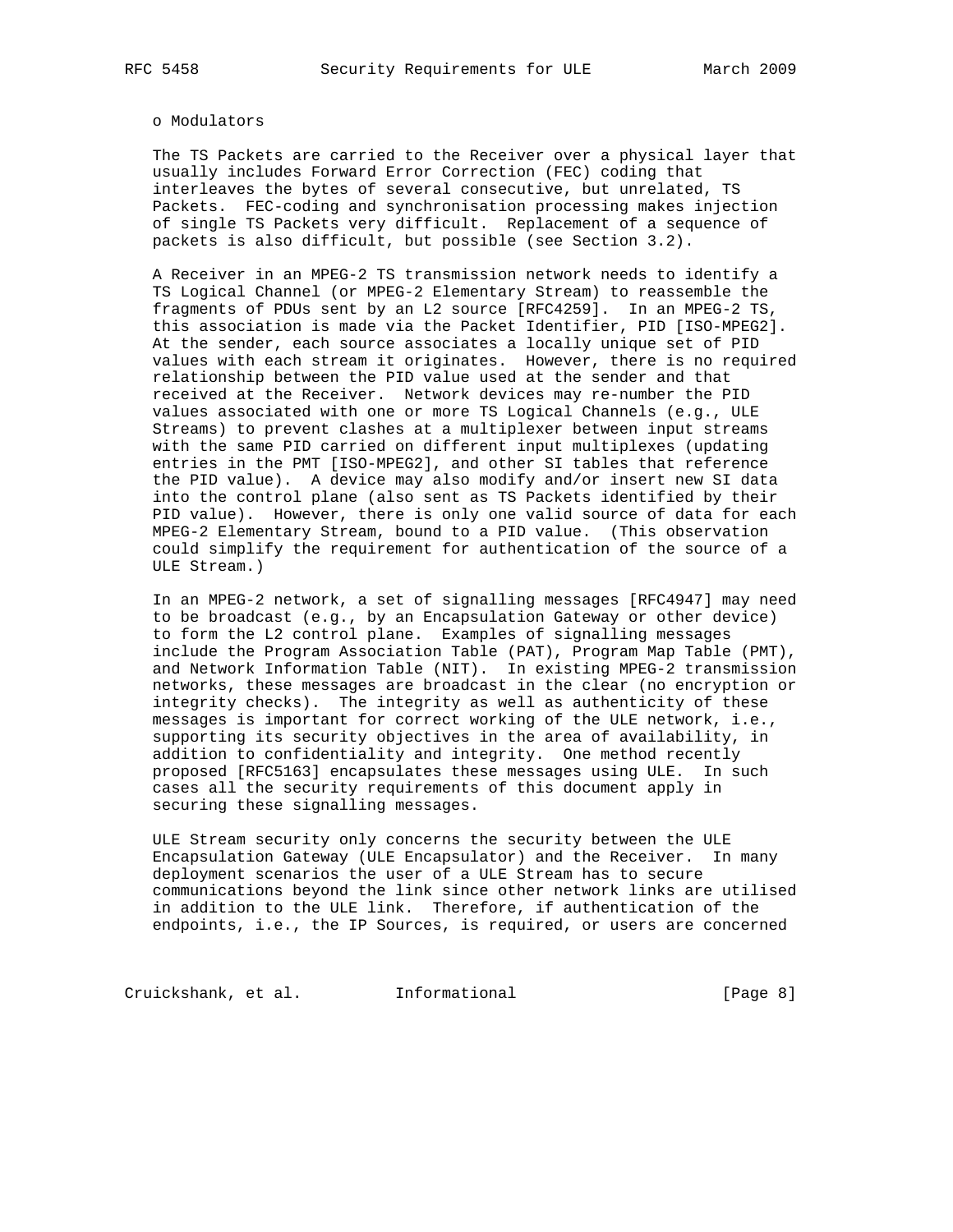about loss of confidentiality, integrity, or authenticity of their communication data, they will have to employ end-to-end network security mechanisms, e.g., IPsec or Transport Layer Security (TLS). Governmental users may be forced by regulations to employ specific approved implementations of those mechanisms. Hence, for such cases, the requirements for confidentiality and integrity of the user data will be met by the end-to-end security mechanism and the ULE security measures would focus on providing traffic flow confidentiality either for user data that has already been encrypted or for users who choose not to implement end-to-end security mechanisms.

 ULE links may also be used for communications where the two IP endpoints are not under central control (e.g., when browsing a public web site). In these cases, it may be impossible to enforce any end to-end security mechanisms. Yet, a common objective is that users may make the same security assumptions as for wired links [RFC3819]. ULE security could achieve this by protecting the vulnerable (in terms of passive attacks) ULE Stream.

 In contrast to the above, a ULE Stream can be used to link networks such as branch offices to a central office. ULE link-layer security could be the sole provider of confidentiality and integrity. In this scenario, users requiring high assurance of security (e.g., government use) will need to employ approved cryptographic equipment (e.g., at the network layer). An implementation of ULE Link Security equipment could also be certified for use by specific user communities.

## 3.2. Threats

 The simplest type of network threat is a passive threat. This includes eavesdropping or monitoring of transmissions, with a goal to obtain information that is being transmitted. In broadcast networks (especially those utilising widely available low-cost physical layer interfaces, such as DVB), the passive threats are the major threats. One example is an intruder monitoring the MPEG-2 transmission broadcast and then extracting the data carried within the link. Another example is an intruder trying to determine the identity of the communicating parties and the volume of their traffic by sniffing (L2) addresses. This is a well-known issue in the security field; however, it is more of a problem in the case of broadcast networks such as MPEG-2 transmission networks because of the easy availability of Receiver hardware and the wide geographical span of the networks.

Cruickshank, et al. Informational [Page 9]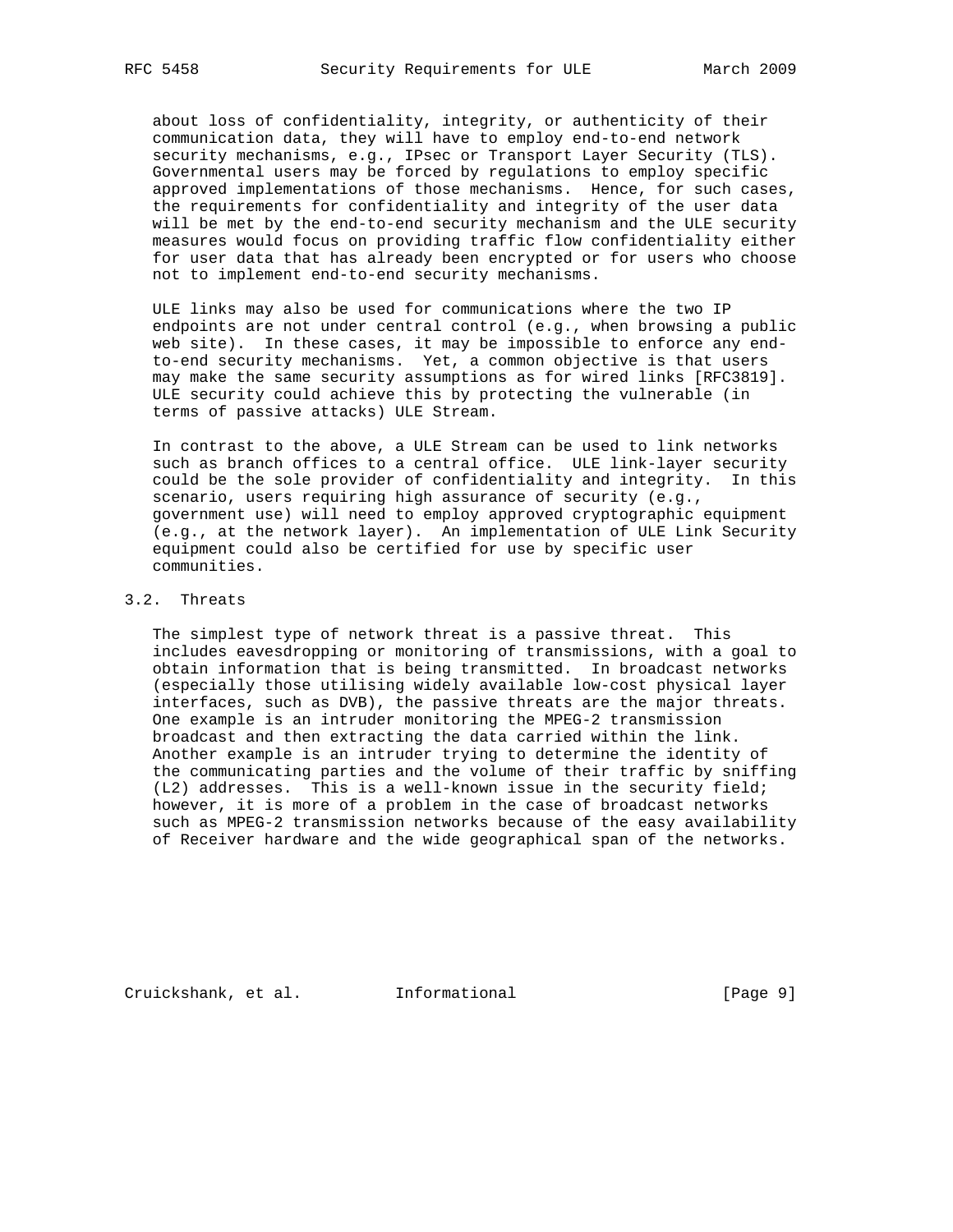Active threats (or attacks) are, in general, more difficult to implement successfully than passive threats, and usually require more sophisticated resources and may require access to the transmitter. Within the context of MPEG-2 transmission networks, examples of active attacks are:

- o Masquerading: An entity pretends to be a different entity. This includes masquerading other users and subnetwork control plane messages.
- o Modification of messages in an unauthorised manner.
- o Replay attacks: When an intruder sends some old (authentic) messages to the Receiver. In the case of a broadcast link, access to previous broadcast data is easy.
- o Denial-of-Service (DoS) attacks: When an entity fails to perform its proper function or acts in a way that prevents other entities from performing their proper functions.

 The active threats mentioned above are major security concerns for the Internet community [BELLOVIN]. Masquerading and modification of IP packets are comparatively easy in an Internet environment, whereas such attacks are in fact much harder for MPEG-2 broadcast links. This could, for instance, motivate the mandatory use of sequence numbers in IPsec, but not for synchronous links. This is further reflected in the security requirements for Case 2 and 3 in Section 4 below.

 As explained in Section 3.1, the PID associated with an Elementary Stream can be modified (e.g., in some systems by reception of an updated SI table, or in other systems until the next announcement/discovery data is received). An attacker that is able to modify the content of the received multiplex (e.g., replay data and/or control information) could inject data locally into the received stream with an arbitrary PID value.

## 3.3. Threat Cases

 Analysing the topological scenarios for MPEG-2 Transmission Networks in Section 1, the security threats can be abstracted into three cases:

 o Case 1: Monitoring (passive threat). Here the intruder monitors the ULE broadcasts to gain information about the ULE data and/or tracking the communicating parties identities (by monitoring the destination NPA address). In this scenario, measures must be taken to protect the ULE payload data and the identity of ULE Receivers.

Cruickshank, et al. Informational [Page 10]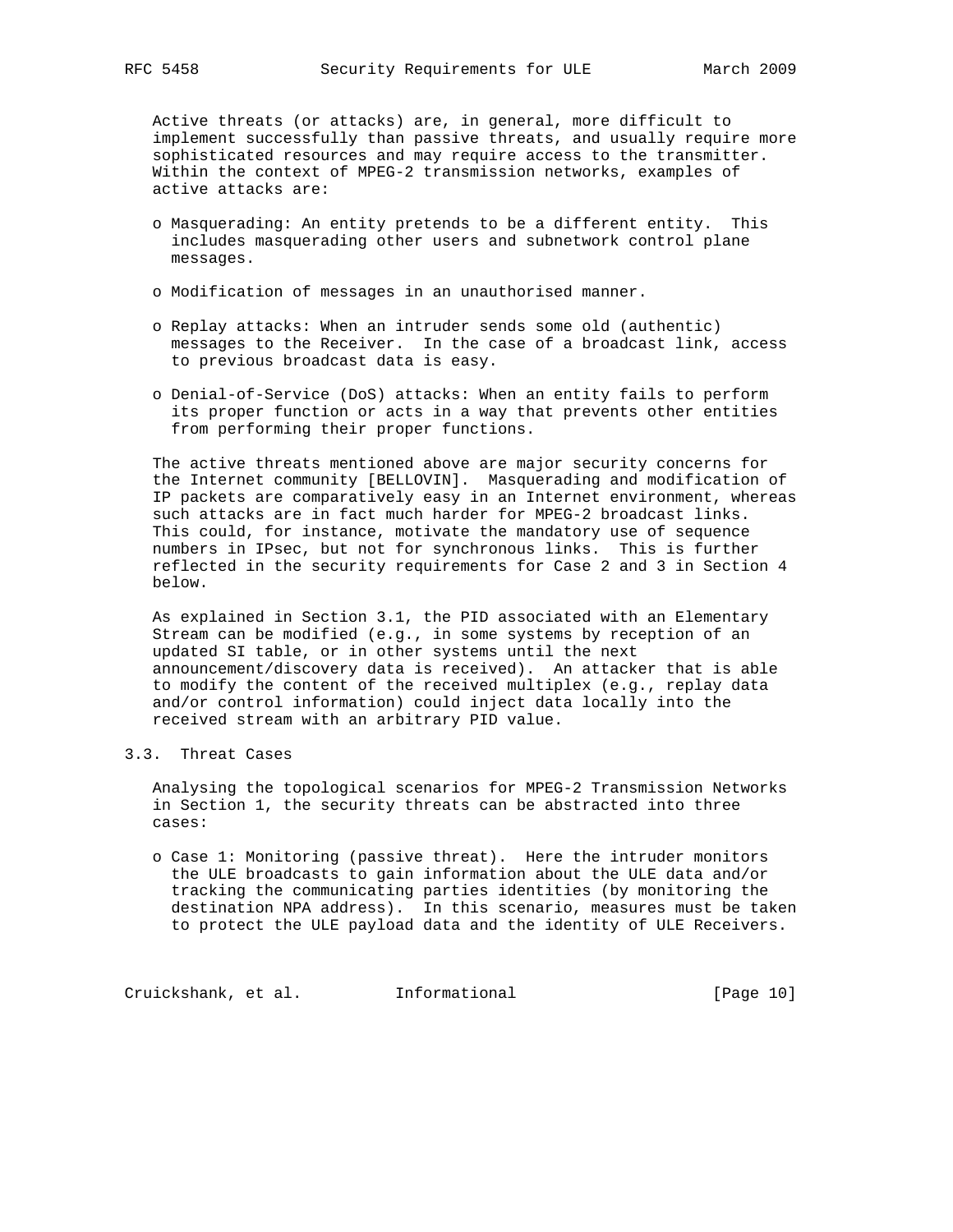- o Case 2: Locally conducting active attacks on the MPEG-TS multiplex. Here an intruder is assumed to be sufficiently sophisticated to override the original transmission from the ULE Encapsulation Gateway and deliver a modified version of the MPEG-TS transmission to a single ULE Receiver or a small group of Receivers (e.g., in a single company site). The MPEG-2 transmission network operator might not be aware of such attacks. Measures must be taken to ensure ULE data integrity and authenticity and preventing replay of old messages.
- o Case 3: Globally conducting active attacks on the MPEG-TS multiplex. This assumes a sophisticated intruder able to override the whole MPEG-2 transmission multiplex. The requirements are similar to case 2. The MPEG-2 transmission network operator can usually identify such attacks and provide corrective action to restore the original transmission.

For both Cases 2 and 3, there can be two sub-cases:

- o Insider attacks, i.e., active attacks from adversaries within the network with knowledge of the secret material.
- o Outsider attacks, i.e., active attacks from adversaries without knowledge of the secret material.

 In terms of priority, Case 1 is considered the major threat in MPEG-2 transmission systems. Case 2 is considered a lesser threat, appropriate to specific network configurations, especially when vulnerable to insider attacks. Case 3 is less likely to be found in an operational network, and is expected to be noticed by the MPEG-2 transmission operator. It will require restoration of the original transmission. The assumption being that physical access to the network components (multiplexers, etc.) and/or connecting physical media is secure. Therefore, Case 3 is not considered further in this document.

4. Security Requirements for IP over MPEG-2 TS

 From the threat analysis in Section 3, the following security requirements can be derived:

 Req 1. Data confidentiality MUST be provided by a link that supports ULE Stream Security to prevent passive attacks and reduce the risk of active threats.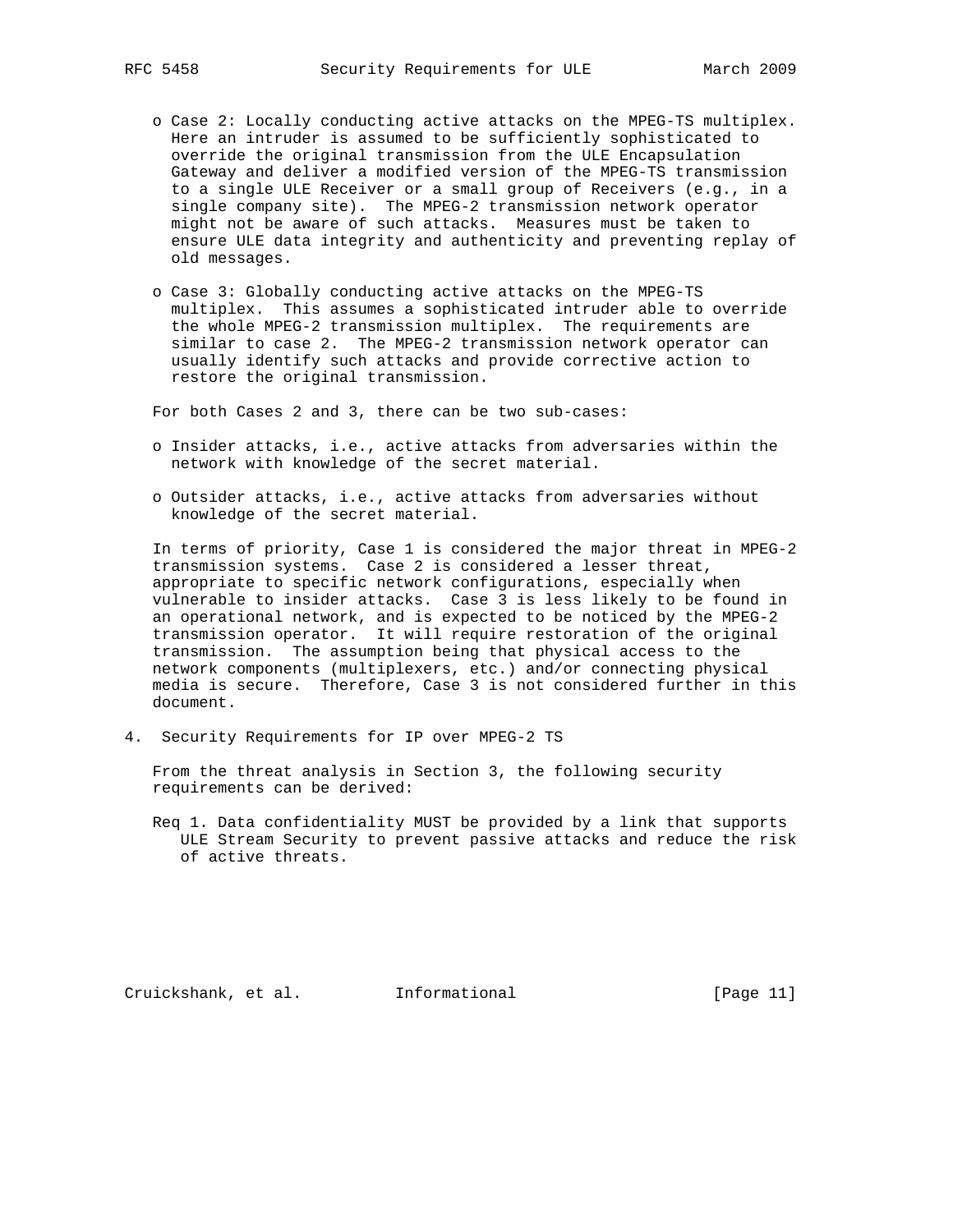- Req 2. Protection of L2 NPA address is OPTIONAL. In broadcast networks, this protection can be used to prevent an intruder tracking the identity of ULE Receivers and the volume of their traffic.
- Req 3. Integrity protection and source authentication of ULE Stream data are OPTIONAL. These can be used to prevent the active attacks described in Section 3.2.
- Req 4. Protection against replay attacks is OPTIONAL. This is used to counter the active attacks described in Section 3.2.
- Req 5. L2 ULE Source and Receiver authentication is OPTIONAL. This can be performed during the initial key exchange and authentication phase, before the ULE Receiver can join a secure session with the ULE Encapsulator (ULE source). This could be either unidirectional or bidirectional authentication based on the underlying key management protocol.

 Other general requirements for all threat cases for link-layer security are:

- GReq (a) ULE key management functions MUST be decoupled from ULE security services such as encryption and source authentication. This allows the independent development of both systems.
- GReq (b) Support SHOULD be provided for automated as well as manual insertion of keys and policy into the relevant databases.
- GReq (c) Algorithm agility MUST be supported. It should be possible to update the crypto algorithms and hashes when they become obsolete without affecting the overall security of the system.
- GReq (d) The security extension header MUST be compatible with other ULE extension headers. The method must allow other extension headers (either mandatory or optional) to be used in combination with a security extension. It is RECOMMENDED that these are placed after the security extension header. This permits full protection for all headers. It also avoids situations where the SNDU has to be discarded on processing the security extension header, while preceding headers have already been evaluated. One exception is the Timestamp extension that SHOULD precede the security extension header [RFC5163]. In this case, the timestamp will be unaffected by security services such as data confidentiality and can be decoded without the need for key material.

Cruickshank, et al. Informational [Page 12]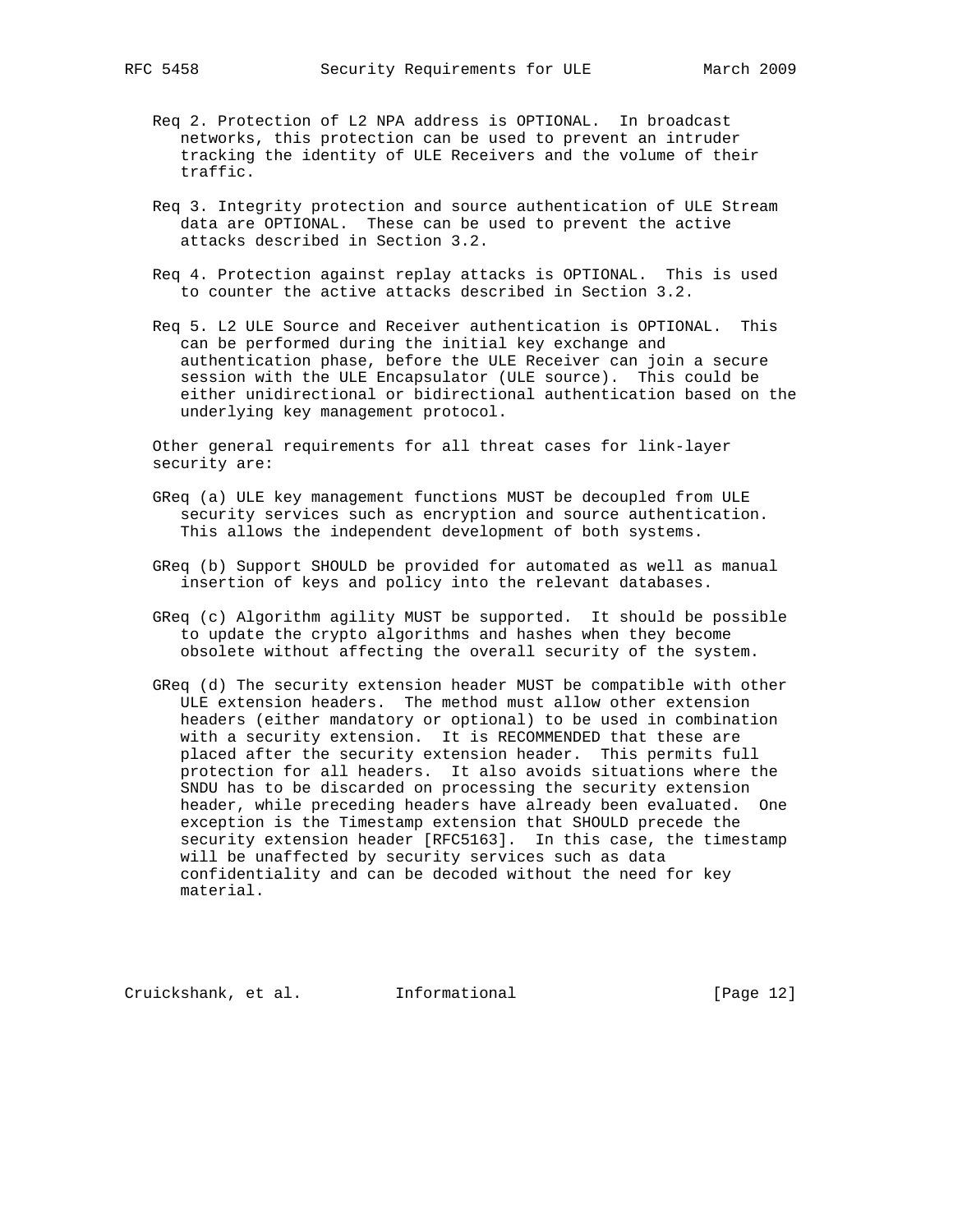Examining the threat cases in Section 3.3, the security requirements for each case can be summarised as:

- o Case 1: Data confidentiality (Req 1) MUST be provided to prevent monitoring of the ULE data (such as user information and IP addresses). Protection of NPA addresses (Req 2) MAY be provided to prevent tracking ULE Receivers and their communications.
- o Case 2: In addition to Case 1 requirements, new measures MAY be implemented such as authentication schemes using Message Authentication Codes, digital signatures, or Timed Efficient Stream Loss-Tolerant Authentication (TESLA) [RFC4082] in order to provide integrity protection and source authentication (Reqs 3 and 5). In addition, sequence numbers (Req 4) MAY be used to protect against replay attacks. In terms of outsider attacks, group authentication using Message Authentication Codes can provide the required level of security (Reqs 3 and 5). This will significantly reduce the ability of intruders to successfully inject their own data into the MPEG-TS stream. However, scenario 2 threats apply only in specific service cases, and therefore authentication and protection against replay attacks are OPTIONAL. Such measures incur additional transmission as well as processing overheads. Moreover, intrusion detection systems may also be needed by the MPEG-2 network operator. These should best be coupled with perimeter security policy to monitor common DoS attacks.
- o Case 3: As stated in Section 3.3, the requirements here are similar to Case 2, but since the MPEG-2 transmission network operator can usually identify such attacks, the constraints on intrusion detections are less than in Case 2.

 Table 1 below shows the threats that are applicable to ULE networks, and the relevant security mechanisms to mitigate those threats.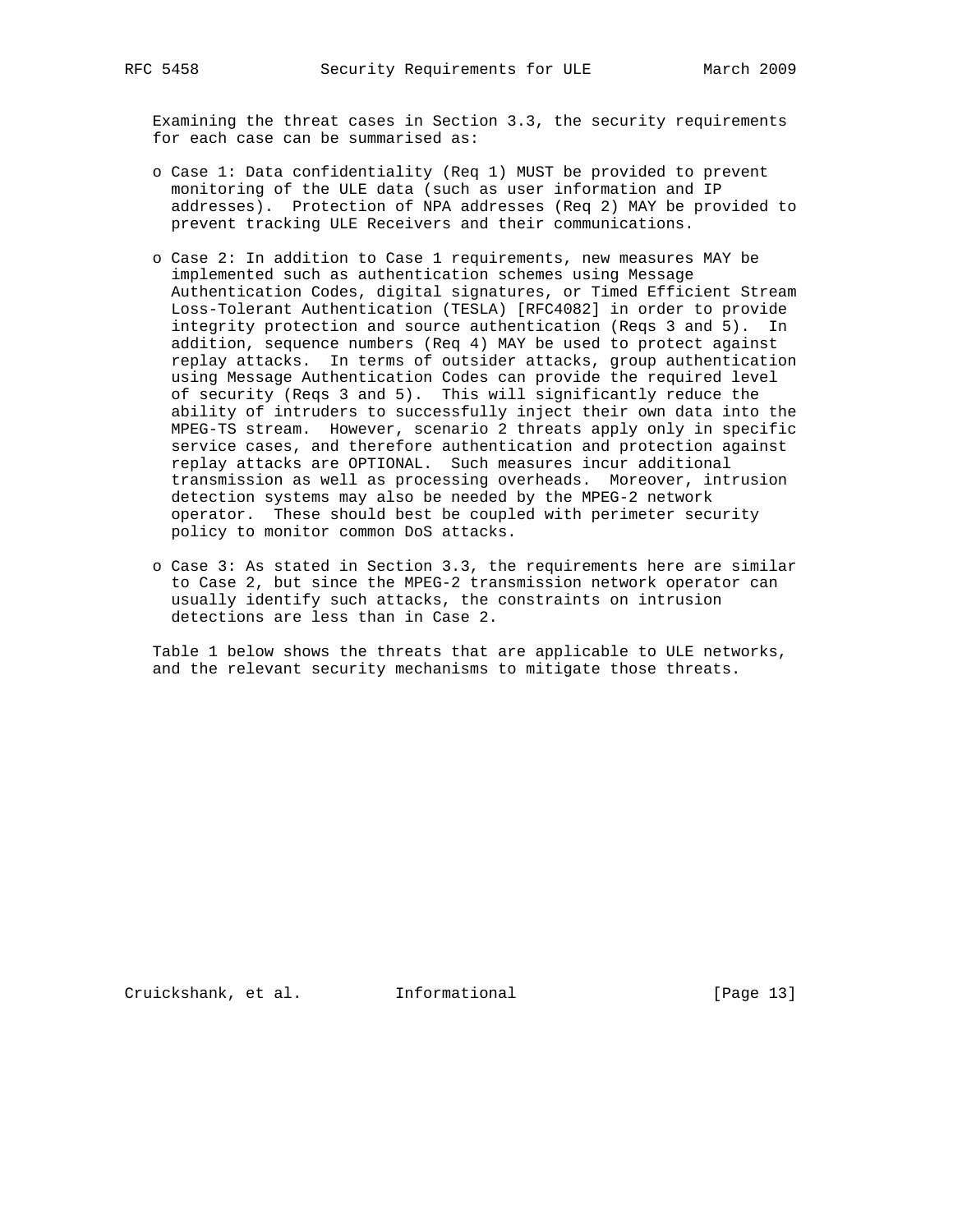| Threat                      | Data<br>Privacy | Data<br>fresh<br>ness | Source<br>Authent   Integ<br>ication rity | Data | Intru<br>sion<br>Dete<br>ction | Iden<br>tity<br>Prote<br>ction |  |
|-----------------------------|-----------------|-----------------------|-------------------------------------------|------|--------------------------------|--------------------------------|--|
| Monitoring                  | X               |                       |                                           |      |                                | X                              |  |
| Masquerading                | $\mathbf{X}$    |                       | Χ                                         | X    |                                | X                              |  |
| Replay Attacks              |                 | X                     | X                                         | X    | X                              |                                |  |
| DoS Attacks                 |                 | X                     | X                                         | Χ    | Χ                              |                                |  |
| Modification<br>of Messages |                 |                       | X                                         | X    | Χ                              |                                |  |

Security Mechanism

 Table 1: Security techniques to mitigate network threats in ULE Networks

## 5. Design Recommendations for ULE Security Extension Header

 Table 1 may assist in selecting fields within a ULE Security Extension Header framework.

 Security services may be grouped into profiles based on security requirements, e.g., a base profile (with payload encryption and identity protection) and a second profile that extends this to also provide source authentication and protection against replay attacks. Although the use of specific security techniques is optional, it is RECOMMENDED that receiver devices should implement all the techniques in Reqs 2-5 of Section 4 to ensure interoperability of all profiles.

 A modular design of ULE security may allow it to use and benefit from existing key management protocols, such as the Group Secure Association Key Management Protocol (GSAKMP) [RFC4535] and the Group Domain of Interpretation (GDOI) [RFC3547] defined by the IETF Multicast Security (MSEC) working group. This does not preclude the use of other key management methods in scenarios where this is more appropriate.

Cruickshank, et al. Informational [Page 14]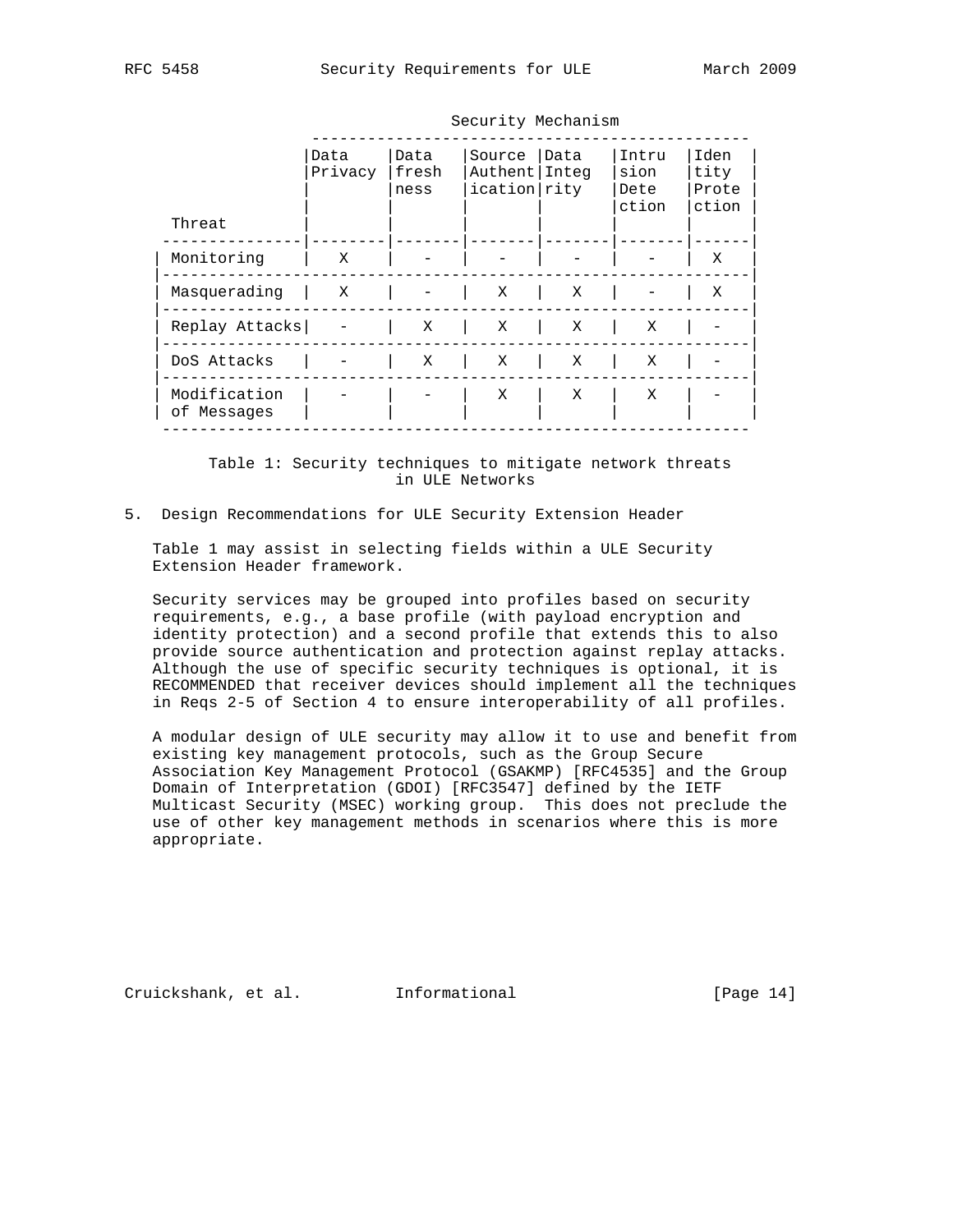IPsec [RFC4301] and TLS [RFC5246] also provide a proven security architecture defining key exchange mechanisms and the ability to use a range of cryptographic algorithms. ULE security can make use of these established mechanisms and algorithms. See Appendix A for more details.

## 6. Compatibility with Generic Stream Encapsulation

 RFC 5163 [RFC5163] describes three new Extension Headers that may be used with Unidirectional Link Encapsulation, ULE, [RFC4326] and the Generic Stream Encapsulation (GSE) that has been designed for the Generic Mode (also known as the Generic Stream (GS)), offered by second-generation DVB physical layers [GSE].

 The security threats and requirements presented in this document are applicable to ULE and GSE encapsulations.

7. Summary

 This document analyses a set of threats and security requirements. It defines the requirements for ULE security and states the motivation for link security as a part of the Encapsulation layer.

 ULE security must provide link-layer encryption and ULE Receiver identity protection. The framework must support the optional ability to provide for link-layer authentication and integrity assurance, as well as protection against insertion of old (duplicated) data into the ULE Stream (i.e., replay protection). This set of features is optional to reduce encapsulation overhead when not required.

 ULE Stream security between a ULE Encapsulation Gateway and the corresponding Receiver(s) is considered an additional security mechanism to IPsec, TLS, and application layer end-to-end security, and not as a replacement. It allows a network operator to provide similar functions to that of IPsec, but in addition provides MPEG-2 transmission link confidentiality and protection of ULE Receiver identity (NPA address).

 Appendix A describes a set of building blocks that may be used to realise a framework that provides ULE security functions.

8. Security Considerations

 Link-layer (L2) encryption of IP traffic is commonly used in broadcast/radio links to supplement end-to-end security (e.g., provided by TLS [RFC5246], SSH [RFC4251], IPsec [RFC4301]).

Cruickshank, et al. Informational [Page 15]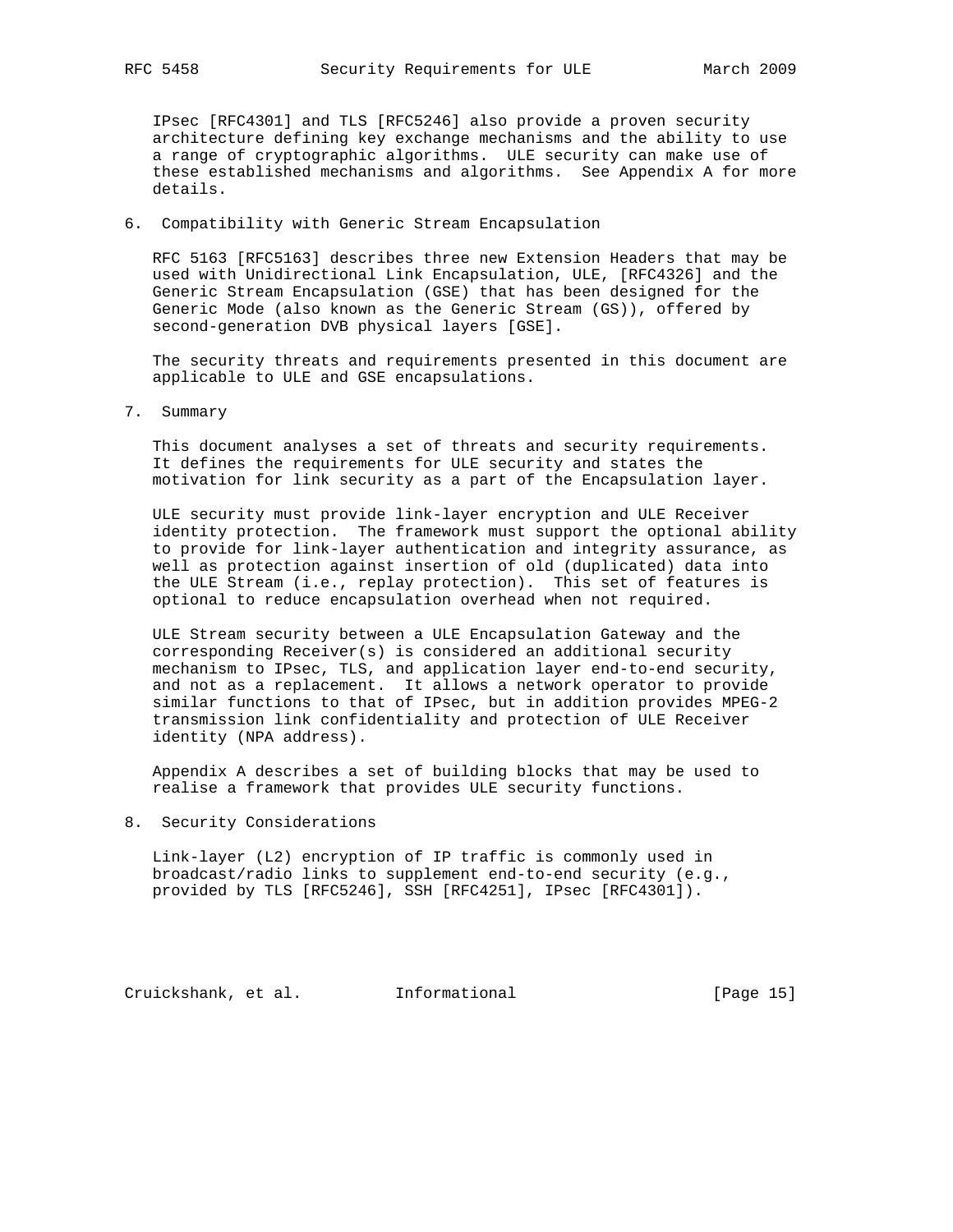A common objective is to provide the same level of privacy as wired links. It is recommended that an ISP or user provide end-to-end security services based on well-known mechanisms such as IPsec or TLS.

 This document provides a threat analysis and derives the security requirements to provide link encryption and optional link-layer integrity/authentication of the SNDU payload.

 There are some security issues that were raised in RFC 4326 [RFC4326] that are not addressed in this document (i.e., are out of scope), e.g.:

- o The security issue with un-initialised stuffing bytes. In ULE, these bytes are set to 0xFF (normal practice in MPEG-2).
- o Integrity issues related to the removal of the LAN FCS in a bridged networking environment. The removal of bridged frames exposes the traffic to potentially undetected corruption while being processed by the Encapsulator and/or Receiver.
- o There is a potential security issue when a Receiver receives a PDU with two Length fields. The Receiver would need to validate the actual length and the Length field and ensure that inconsistent values are not propagated by the network.
- 9. Acknowledgments

 The authors acknowledge the help and advice from Gorry Fairhurst (University of Aberdeen). The authors also acknowledge contributions from Laurence Duquerroy and Stephane Coombes (ESA), and Yim Fun Hu (University of Bradford).

- 10. References
- 10.1. Normative References
	- [ISO-MPEG2] "Information technology -- generic coding of moving pictures and associated audio information systems, Part I", ISO 13818-1, International Standards Organisation (ISO), 2000.
	- [RFC2119] Bradner, S., "Key words for use in RFCs to Indicate Requirement Levels", BCP 14, RFC 2119, March 1997.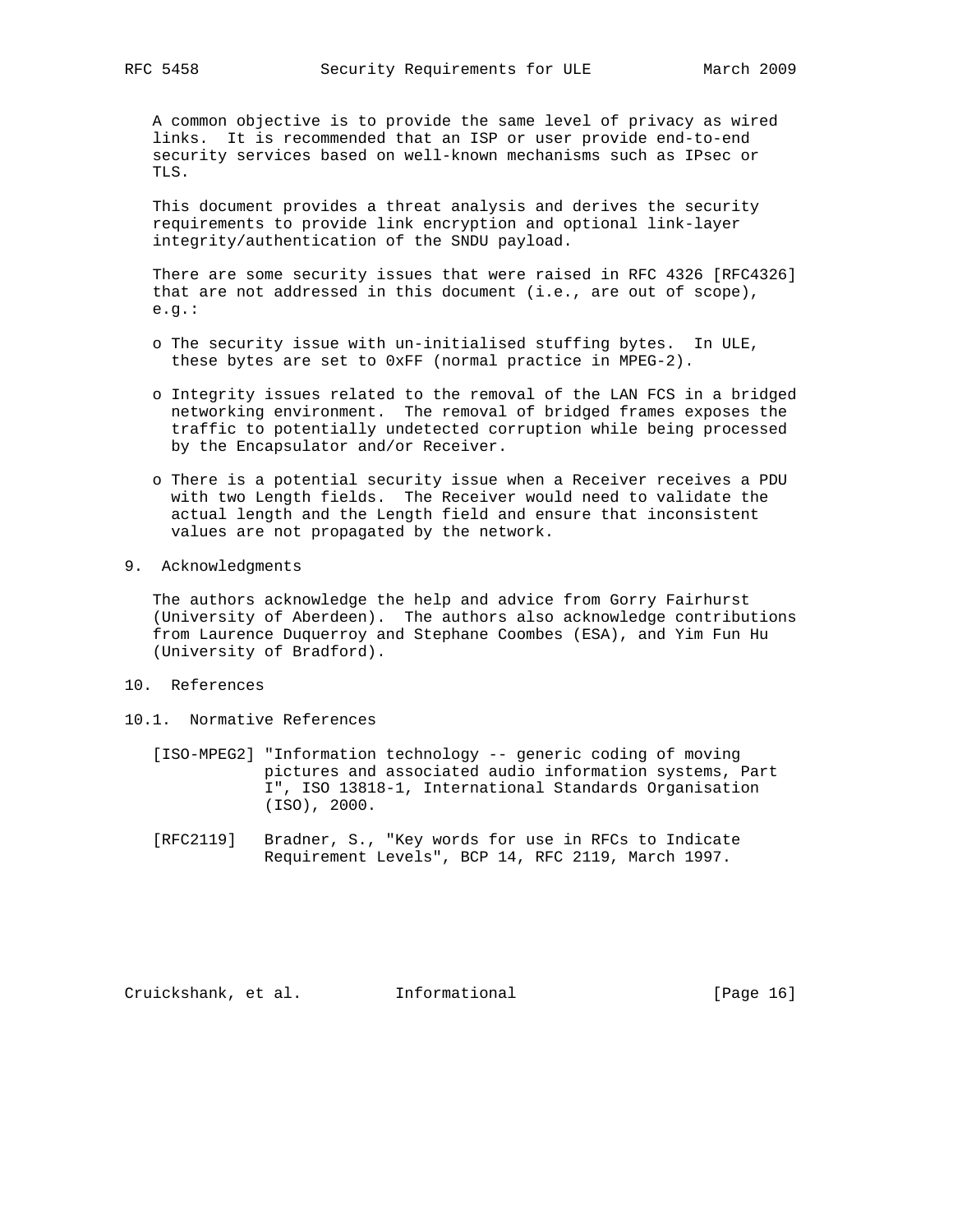[RFC4326] Fairhurst, G. and B. Collini-Nocker, "Unidirectional Lightweight Encapsulation (ULE) for Transmission of IP Datagrams over an MPEG-2 Transport Stream (TS)", RFC 4326, December 2005.

10.2. Informative References

- [BELLOVIN] S. Bellovin, "Security Problems in the TCP/IP Protocol Suite", Computer Communications Review 2:19, pp. 32-48, April 1989. http://www.cs.columbia.edu/˜smb/
- [ETSI-DAT] EN 301 192, "Digital Video Broadcasting (DVB); DVB Specifications for Data Broadcasting", European Telecommunications Standards Institute (ETSI).
- [GSE] TS 102 606, "Digital Video Broadcasting (DVB); Generic Stream Encapsulation (GSE) Protocol, "European Telecommunication Standards, Institute (ETSI), 2007.
- [IEEE-802] "Local and metropolitan area networks-Specific requirements Part 2: Logical Link Control", IEEE 802.2, IEEE Computer Society, (also ISO/IEC 8802-2), 1998.
- [ISO-8802] ISO/IEC 8802.2, "Logical Link Control", International Standards Organisation (ISO), 1998.
- [ITU-H222] H.222.0, "Information technology, Generic coding of moving pictures and associated audio information Systems", International Telecommunication Union, (ITU-T), 1995.
- [RFC3135] Border, J., Kojo, M., Griner, J., Montenegro, G., and Z. Shelby, "Performance Enhancing Proxies Intended to Mitigate Link-Related Degradations", RFC 3135, June 2001.
- [RFC3547] Baugher, M., Weis, B., Hardjono, T., and H. Harney, "The Group Domain of Interpretation", RFC 3547, July 2003.
- [RFC3715] Aboba, B. and W. Dixon, "IPsec-Network Address Translation (NAT) Compatibility Requirements", RFC 3715, March 2004.
- [RFC3819] Karn, P., Ed., Bormann, C., Fairhurst, G., Grossman, D., Ludwig, R., Mahdavi, J., Montenegro, G., Touch, J., and L. Wood, "Advice for Internet Subnetwork Designers", BCP 89, RFC 3819, July 2004.

Cruickshank, et al. Informational [Page 17]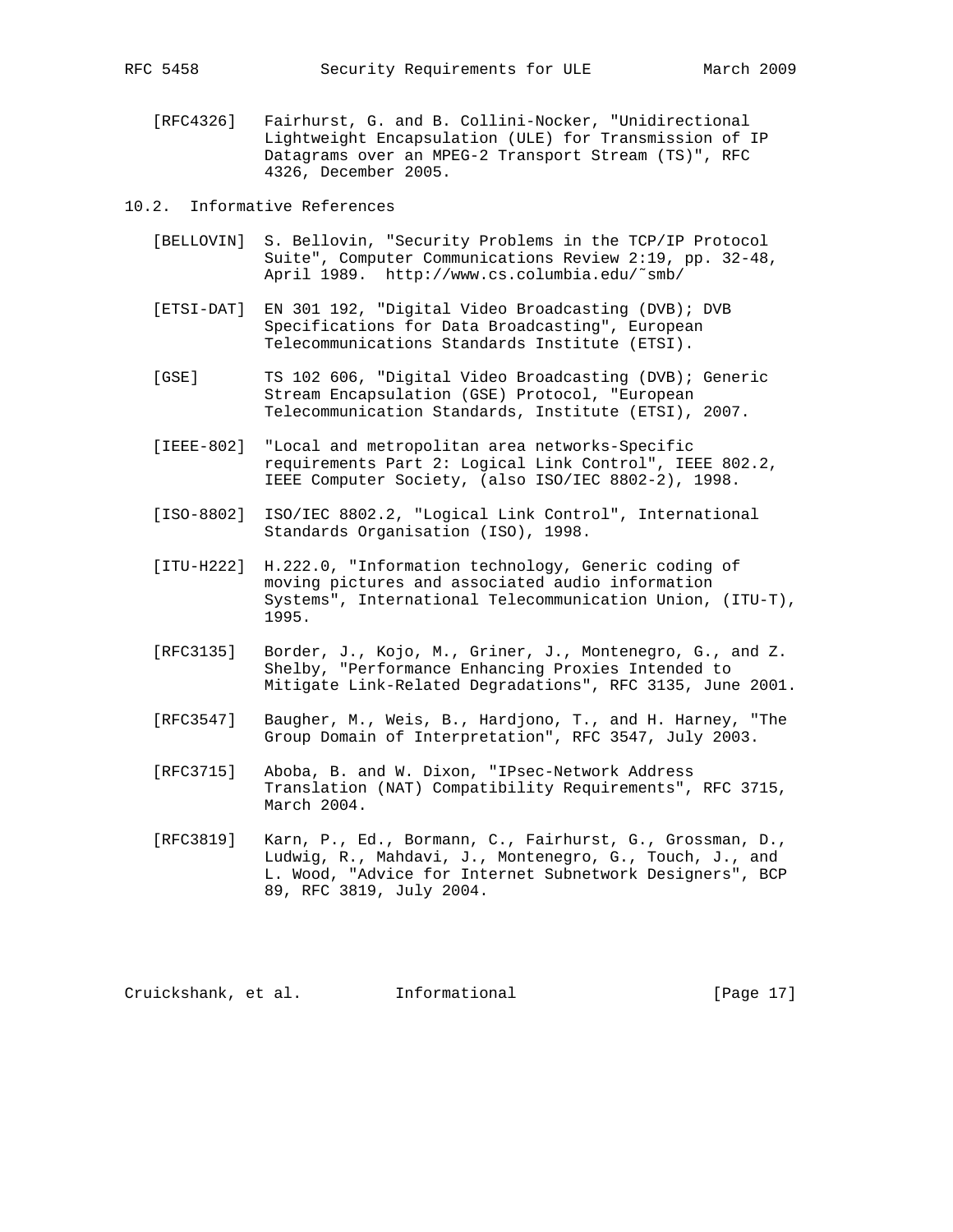- [RFC4082] Perrig, A., Song, D., Canetti, R., Tygar, J., and B. Briscoe, "Timed Efficient Stream Loss-Tolerant Authentication (TESLA): Multicast Source Authentication Transform Introduction", RFC 4082, June 2005.
- [RFC4251] Ylonen, T. and C. Lonvick, Ed., "The Secure Shell (SSH) Protocol Architecture", RFC 4251, January 2006.
- [RFC4259] Montpetit, M.-J., Fairhurst, G., Clausen, H., Collini- Nocker, B., and H. Linder, "A Framework for Transmission of IP Datagrams over MPEG-2 Networks", RFC 4259, November 2005.
- [RFC4301] Kent, S. and K. Seo, "Security Architecture for the Internet Protocol", RFC 4301, December 2005.
- [RFC4535] Harney, H., Meth, U., Colegrove, A., and G. Gross, "GSAKMP: Group Secure Association Key Management Protocol", RFC 4535, June 2006.
- [RFC4947] Fairhurst, G. and M. Montpetit, "Address Resolution Mechanisms for IP Datagrams over MPEG-2 Networks", RFC 4947, July 2007.
- [RFC5163] Fairhurst, G. and B. Collini-Nocker, "Extension Formats for Unidirectional Lightweight Encapsulation (ULE) and the Generic Stream Encapsulation (GSE)", RFC 5163, April 2008.
- [RFC5246] Dierks, T. and E. Rescorla, "The Transport Layer Security (TLS) Protocol Version 1.2", RFC 5246, August 2008.
- [RFC5374] Weis, B., Gross, G., and D. Ignjatic, "Multicast Extensions to the Security Architecture for the Internet Protocol", RFC 5374, November 2008.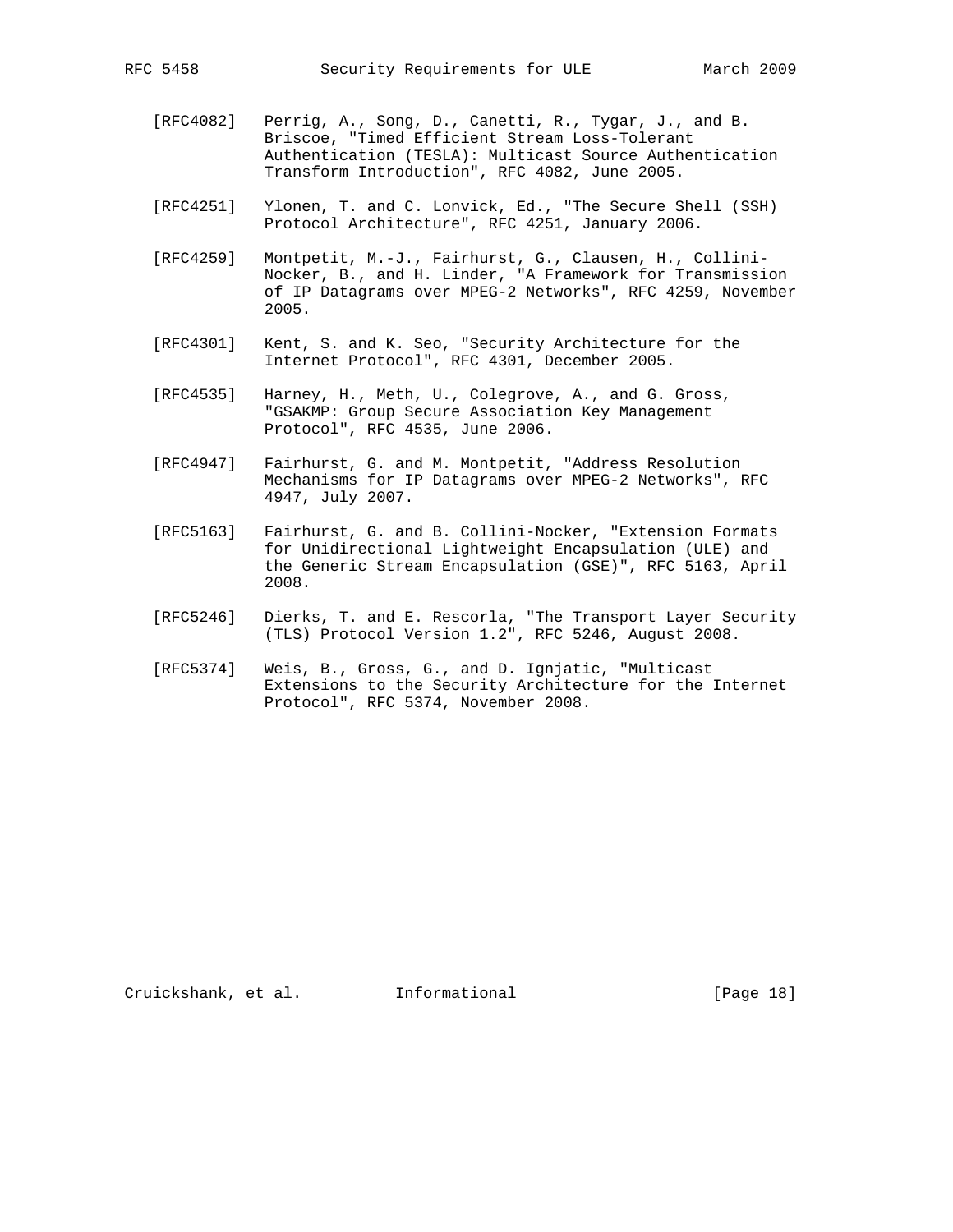Appendix A. ULE Security Framework

 This section describes a security framework for the deployment of secure ULE networks.

A.1. Building Blocks

 This ULE Security framework describes the following building blocks as shown in Figure 2 below:

- o The Key Management Block
- o The ULE Security Extension Header Block
- o The ULE Databases Block

 Within the Key Management Block, the communication between the Group Member entity and the Group Server entity happens in the control plane. The ULE Security Header Block applies security to the ULE SNDU and this happens in the ULE data plane. The ULE Security Databases Block acts as the interface between the Key Management Block (control plane) and the ULE Security Header Block (ULE data plane) as shown in Figure 2. The Security Databases Block exists in both the group member and server sides. However, it has been omitted from Figure 2 just for clarity.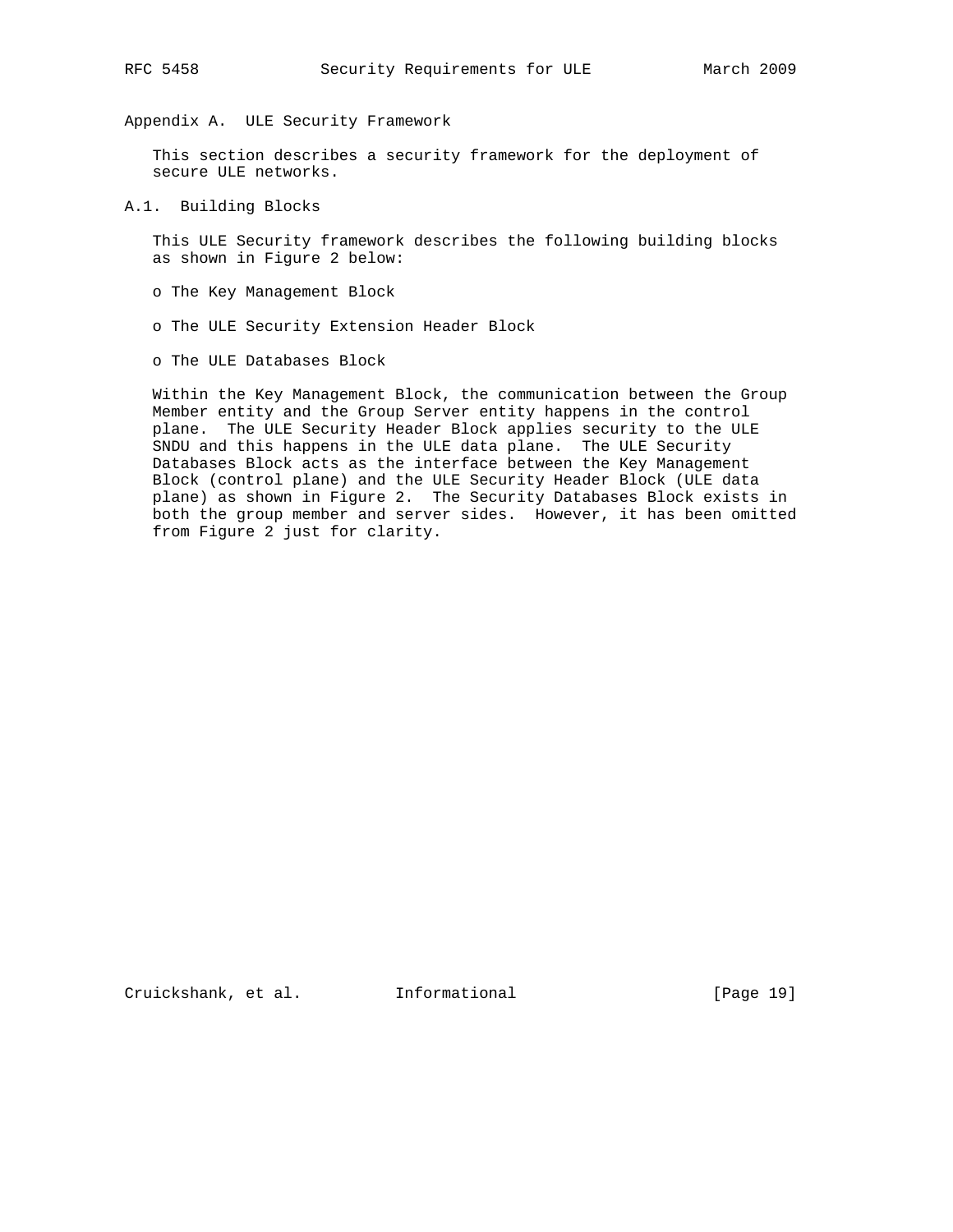

#### Figure 2: Secure ULE Framework Building Blocks

#### A.1.1. Key Management Block

 A key management framework is required to provide security at the ULE level using extension headers. This key management framework is responsible for user authentication, access control, and Security Association negotiation (which include the negotiations of the security algorithms to be used and the generation of the different session keys as well as policy material). The key management framework can be either automated or manual. Hence, this key management client entity (shown as the Key Management Group Member Block in Figure 2) will be present in all ULE Receivers as well as at the ULE Encapsulators. The ULE Encapsulator could also be the Key Management Group Server Entity (shown as the Key Management Group Server Block in Figure 2).

Cruickshank, et al. Informational [Page 20]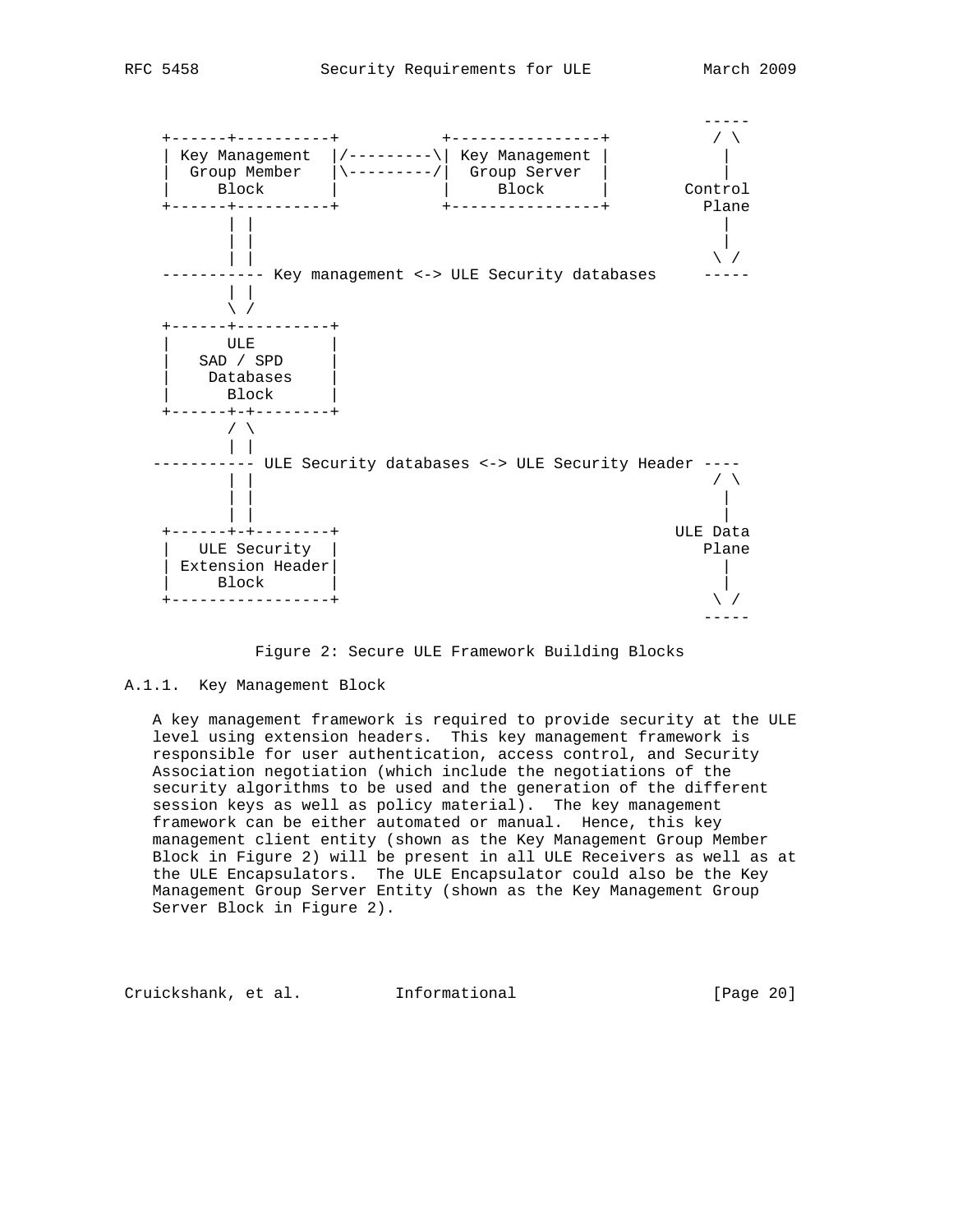This happens when the ULE Encapsulator also acts as the Key Management Group Server. Deployment may use either automated key management protocols (e.g., GSAKMP [RFC4535]) or manual insertion of keying material.

### A.1.2. ULE Security Databases Block

 There needs to be two databases, i.e., similar to the IPsec databases.

- o ULE-SAD: ULE Security Association Database contains all the Security Associations that are currently established with different ULE peers.
- o ULE-SPD: ULE Security Policy Database contains the policies as described by the system manager. These policies describe the security services that must be enforced.

 While traditionally link-layer security has operated using simple policy mechanisms, it is envisaged that ULE security should provide flexibility comparable to IPsec. The above design is based on the two databases defined for IPsec [RFC4301]. These databases could be used to implement either simple policies (as in traditional link security services) or more complex policies (as in IPsec).

 The exact details of the header patterns that the SPD and SAD will have to support for all use cases will be described in a separate document. This document only highlights the need for such interfaces between the ULE data plane and the Key Management control plane.

### A.1.3. ULE Extension Header Block

 A new security extension header for the ULE protocol is required to provide the security features of data confidentiality, identity protection, data integrity, data authentication, and mechanisms to prevent replay attacks. Security keying material will be used for the different security algorithms (for encryption/decryption, MAC generation, etc.), which are used to meet the security requirements, described in detail in Section 4 of this document.

 This block will use the keying material and policy information from the ULE Security Database Block on the ULE payload to generate the secure ULE Extension Header or to decipher the secure ULE extension header to get the ULE payload. An example overview of the ULE Security extension header format along with the ULE header and payload is shown in Figure 3 below.

Cruickshank, et al. Informational [Page 21]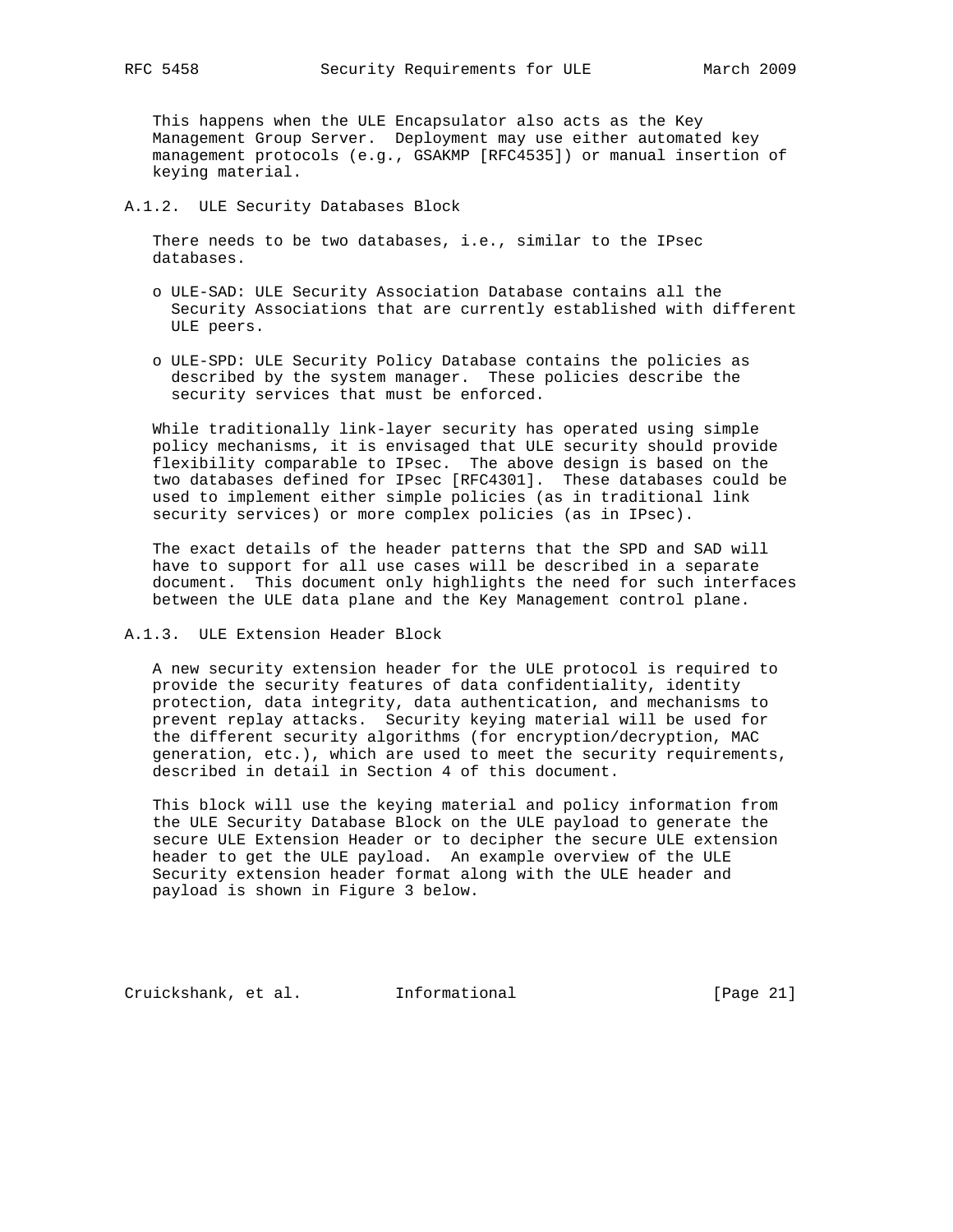| ULE ISEC       | Protocol Data Unit |          |
|----------------|--------------------|----------|
| Header  Header |                    | CRC – 32 |
|                |                    |          |

Figure 3: ULE Security Extension Header Placement

#### A.2. Interface Definition

 Two new interfaces have to be defined between the blocks as shown in Figure 2 above. These interfaces are:

o Key Management Block <-> ULE Security Databases Block

o ULE Security Databases Block <-> ULE Security Header Block

 While the first interface is used by the Key Management Block to insert keys, security associations, and policies into the ULE Database Block, the second interface is used by the ULE Security Extension Header Block to get the keys and policy material for generation of the security extension header.

A.2.1. Key Management <-> ULE Security Databases

 This interface is between the Key Management Block of a group member (GM client) and the ULE Security Database Block (shown in Figure 2). The Key Management GM entity will communicate with the GCKS and then get the relevant security information (keys, cipher mode, security service, ULE\_Security\_ID, and other relevant keying material as well as policy) and insert this data into the ULE Security Database Block. The Key Management could be either automated (e.g., GSAKMP [RFC4535] or GDOI [RFC3547]), or security information could be manually inserted using this interface.

Examples of interface functions are:

- o Insert\_record\_database (char \* Database, char \* record, char \* Unique\_ID);
- o Update\_record\_database (char \* Database, char \* record, char \* Unique\_ID);
- o Delete\_record\_database (char \* Database, char \* Unique\_ID);

The definitions of the variables are as follows:

o Database - This is a pointer to the ULE Security databases

Cruickshank, et al. Informational [Page 22]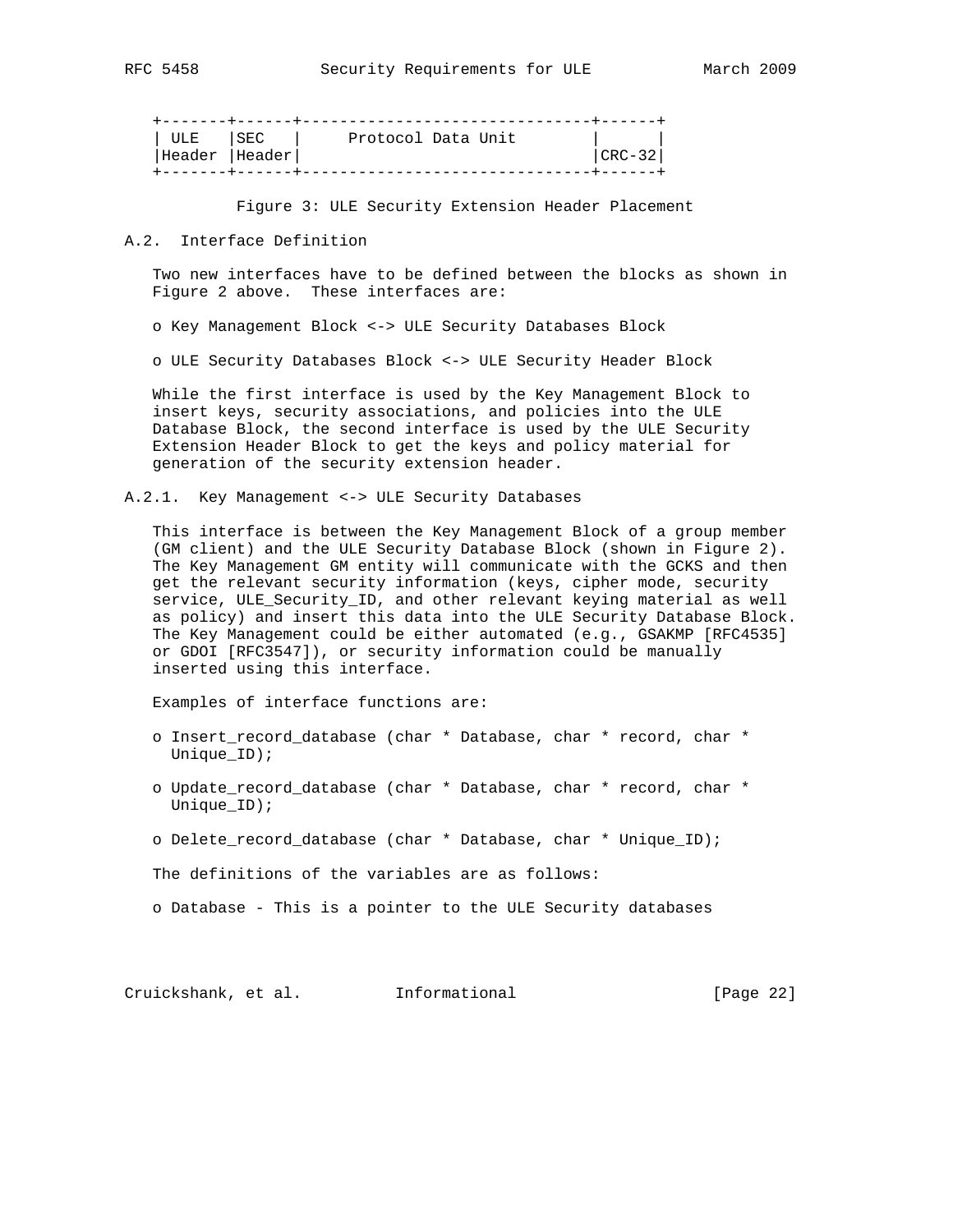- o record This is the rows of security attributes to be entered or modified in the above databases
- o Unique\_ID This is the primary key to look up records (rows of security attributes) in the above databases
- A.2.2. ULE Security Databases <-> ULE Security Header

 This interface is between the ULE Security Database and the ULE Security Extension Header Block as shown in Figure 2. When sending traffic, the ULE encapsulator uses the Destination Address, the PID, and possibly other information such as L3 source and destination addresses to locate the relevant security record within the ULE Security Database. It then uses the data in the record to create the ULE security extension header. For received traffic, the ULE decapsulator on receiving the ULE SNDU will use the Destination Address, the PID, and a ULE Security ID inserted by the ULE encapsulator into the security extension to retrieve the relevant record from the Security Database. It then uses this information to decrypt the ULE extension header. For both cases (either send or receive traffic) only one interface is needed since the main difference between the sender and receiver is the direction of the flow of traffic. An example of such an interface is as follows:

 o Get\_record\_database (char \* Database, char \* record, char \* Unique\_ID);

Appendix B. Motivation for ULE Link-Layer Security

 Examination of the threat analysis and security requirements in Sections 3 and 4 has shown that there is a need to provide security in MPEG-2 transmission networks employing ULE. This section compares the placement of security functionalities in different layers.

B.1. Security at the IP Layer (Using IPsec)

 The security architecture for the Internet Protocol [RFC4301] describes security services for traffic at the IP layer. This architecture primarily defines services for the Internet Protocol (IP) unicast packets, as well as manually configured IP multicast packets.

 It is possible to use IPsec to secure ULE Streams. The major advantage of IPsec is its wide implementation in IP routers and hosts. IPsec in transport mode can be used for end-to-end security transparently over MPEG-2 transmission links with little impact.

Cruickshank, et al. Informational [Page 23]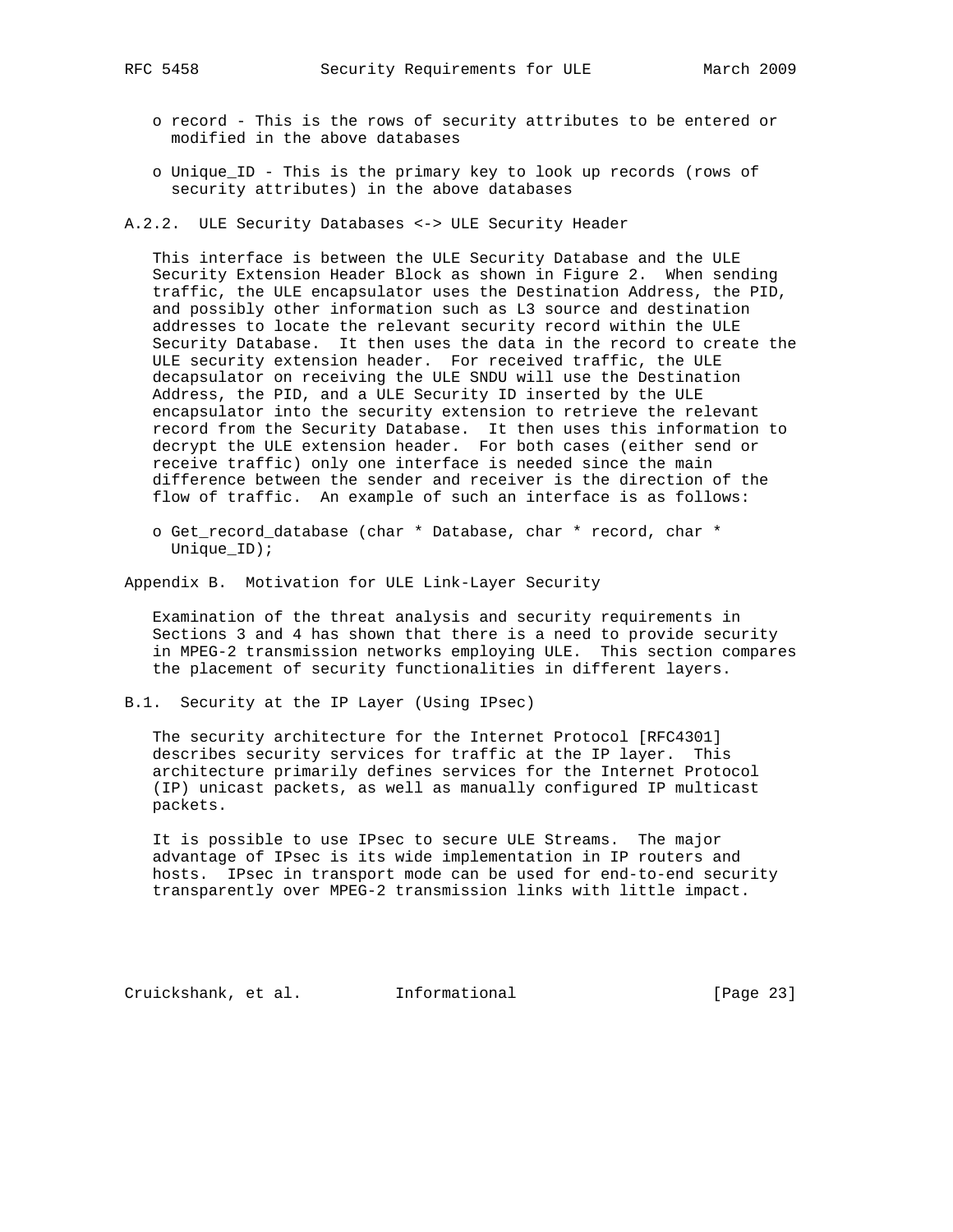In the context of MPEG-2 transmission links, if IPsec is used to secure a ULE Stream, then the ULE Encapsulator and Receivers are equivalent to the security gateways in IPsec terminology. A security gateway implementation of IPsec uses tunnel mode. Such usage has the following disadvantages:

- o There is an extra transmission overhead associated with using IPsec in tunnel mode, i.e., the extra IP header (IPv4 or IPv6).
- o There is a need to protect the identity (NPA address) of ULE Receivers over the ULE broadcast medium; IPsec is not suitable for providing this service. In addition, the interfaces of these devices do not necessarily have IP addresses (they can be L2 devices).
- o Multicast is considered a major service over ULE links. The current IPsec specifications [RFC4301] only define a pairwise tunnel between two IPsec devices with manual keying. Work is in progress in defining the extra detail needed for multicast and to use the tunnel mode with address preservation to allow efficient multicasting. For further details refer to [RFC5374].
- B.2. Link Security below the Encapsulation Layer

 Link layer security can be provided at the MPEG-2 TS layer (below ULE). MPEG-2 TS encryption encrypts all TS Packets sent with a specific PID value. However, an MPEG-2 TS may typically multiplex several IP flows, belonging to different users, using a common PID. Therefore, all multiplexed traffic will share the same security keys.

This has the following advantages:

- o The bit stream sent on the broadcast network does not expose any L2 or L3 headers, specifically all addresses, type fields, and length fields are encrypted prior to transmission.
- o This method does not preclude the use of IPsec, TLS, or any other form of higher-layer security.

However it has the following disadvantages:

 o When a PID is shared between several users, each ULE Receiver needs to decrypt all MPEG-2 TS Packets with a matching PID, possibly including those that are not required to be forwarded. Therefore, it does not have the flexibility to separately secure individual IP flows.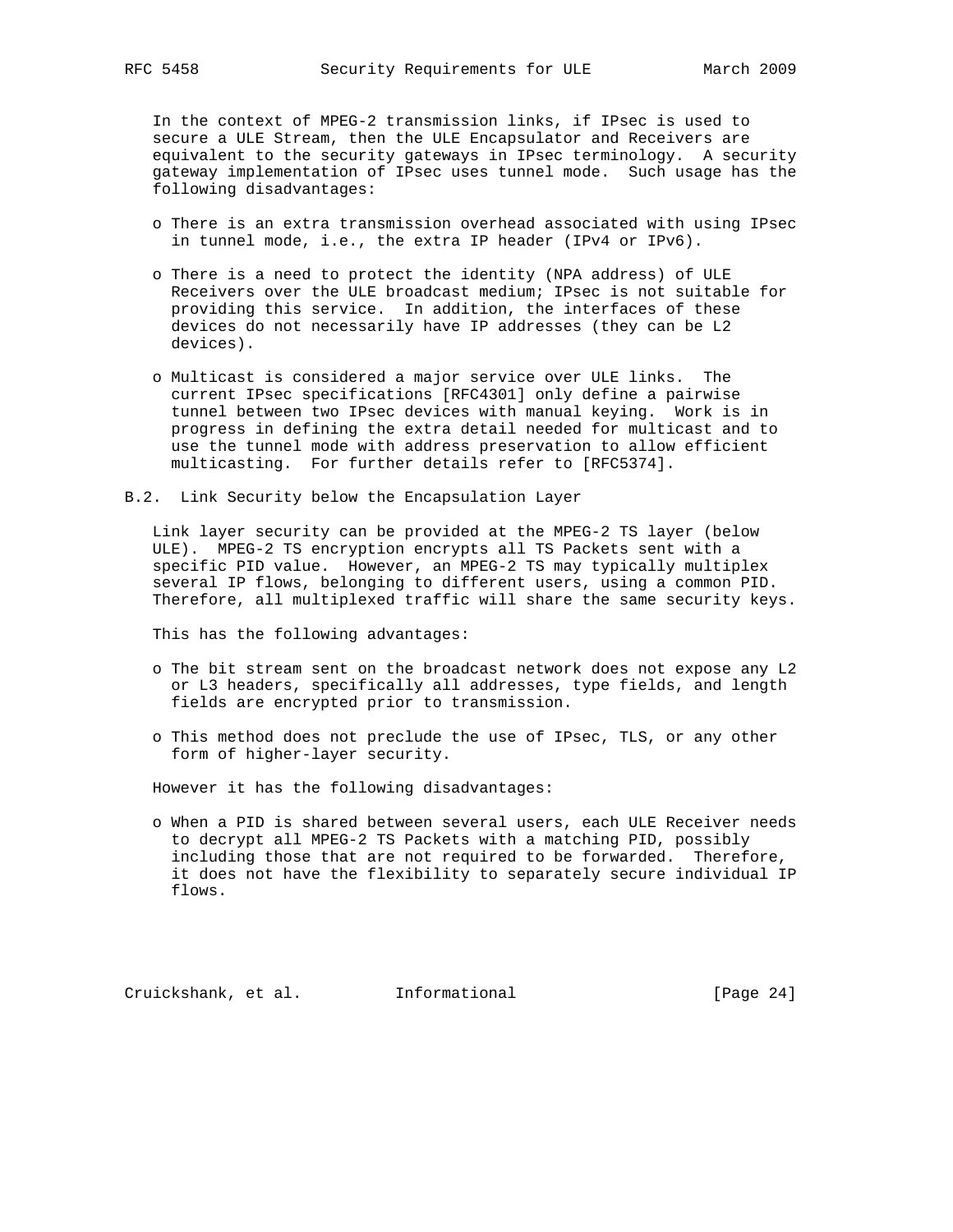- o When a PID is shared between several users, the ULE Receivers will have access to private traffic destined to other ULE Receivers, since they share a common PID and key.
- o IETF-based key management that is very flexible and secure is not used in existing MPEG-2 based systems. Existing access control mechanisms in such systems have limited flexibility in terms of controlling the use of keying and rekeying. Therefore, if the key is compromised, this will impact several ULE Receivers.

 Currently, there are few deployed L2 security systems for MPEG-2 transmission networks. Conditional access for digital TV broadcasting is one example. However, this approach is optimised for TV services and is not well-suited to IP packet transmission. Some other systems are specified in standards such as MPE [ETSI-DAT], but there are currently no known implementations and these methods are not applicable to GSE.

B.3. Link Security as a Part of the Encapsulation Layer

 Examining the threat analysis in Section 3 has shown that protection of ULE Stream from eavesdropping and ULE Receiver identity are major requirements.

There are several advantages in using ULE link-layer security:

- o The protection of the complete ULE Protocol Data Unit (PDU) including IP addresses. The protection can be applied either per IP flow or per Receiver NPA address.
- o Ability to protect the identity of the Receiver within the MPEG-2 transmission network at the IP layer and also at L2.
- o Efficient protection of IP multicast over ULE links.
- o Transparency to the use of Network Address Translation (NATs) [RFC3715] and TCP Performance Enhancing Proxies (PEP) [RFC3135], which require the ability to inspect and modify the packets sent over the ULE link.

 This method does not preclude the use of IPsec at L3 (or TLS [RFC5246] at L4). IPsec and TLS provide strong authentication of the endpoints in the communication.

Cruickshank, et al. Informational [Page 25]